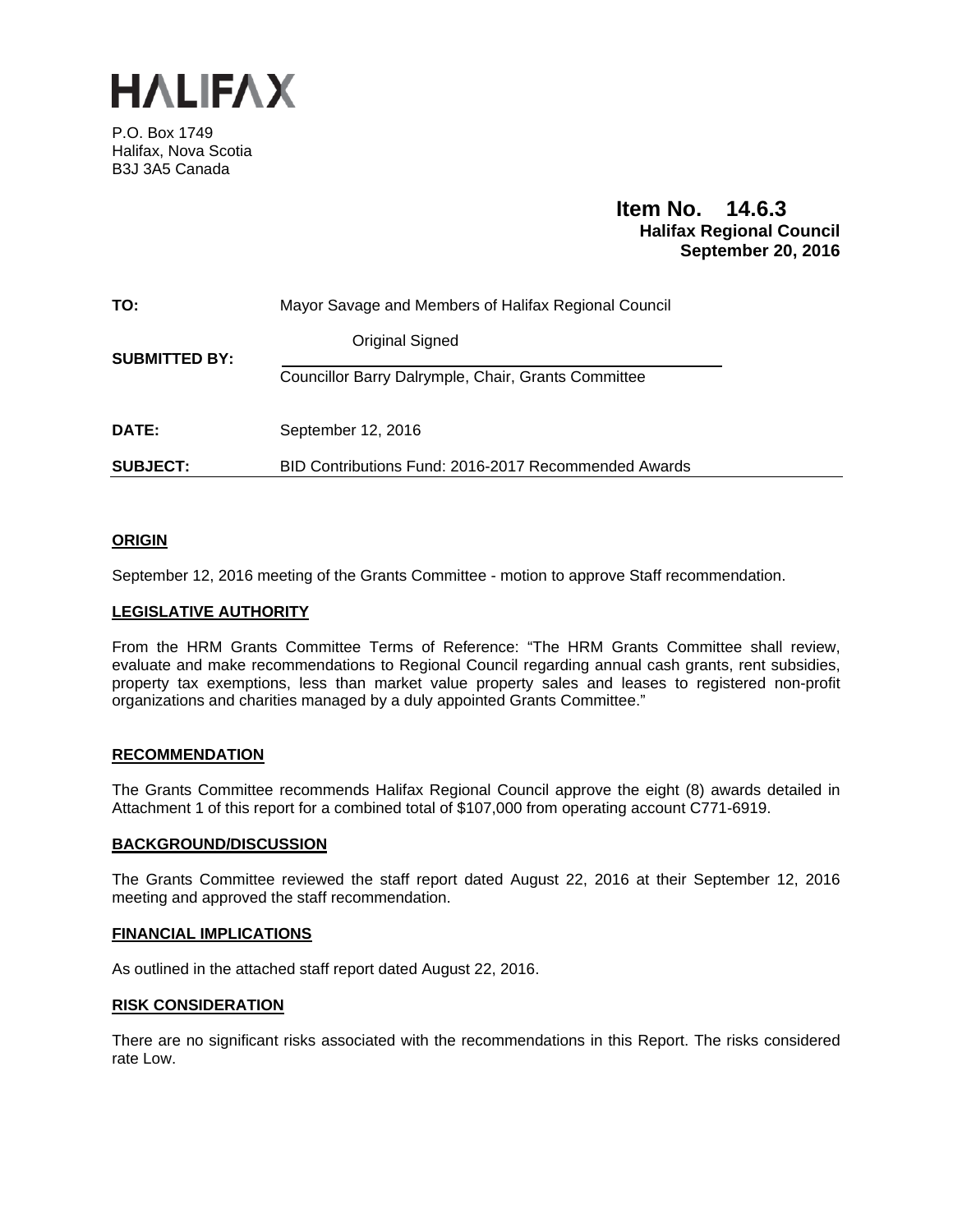# **COMMUNITY ENGAGEMENT**

The Grants Committee meetings are open to public attendance. The Grants Committee is comprised of one elected member from each Community Council, a Chair appointed from the membership of the Audit and Finance Standing Committee and six (6) members of the public. The agenda, minutes, and reports for the Grants Committee are posted on the HRM website.

# **ENVIRONMENTAL IMPLICATIONS**

None identified.

# **ALTERNATIVES**

The Grants Committee did not consider any alternatives.

# **ATTACHMENTS**

Attachment 1 – Staff report dated August 22, 2016.

A copy of this report can be obtained online at http://www.halifax.ca/council/agendasc/cagenda.php then choose the appropriate meeting date, or by contacting the Office of the Municipal Clerk at 902.490.4210, or Fax 902.490.4208.

Report Prepared by: Cathy Collett, Legislative Assistant. 902.490.6517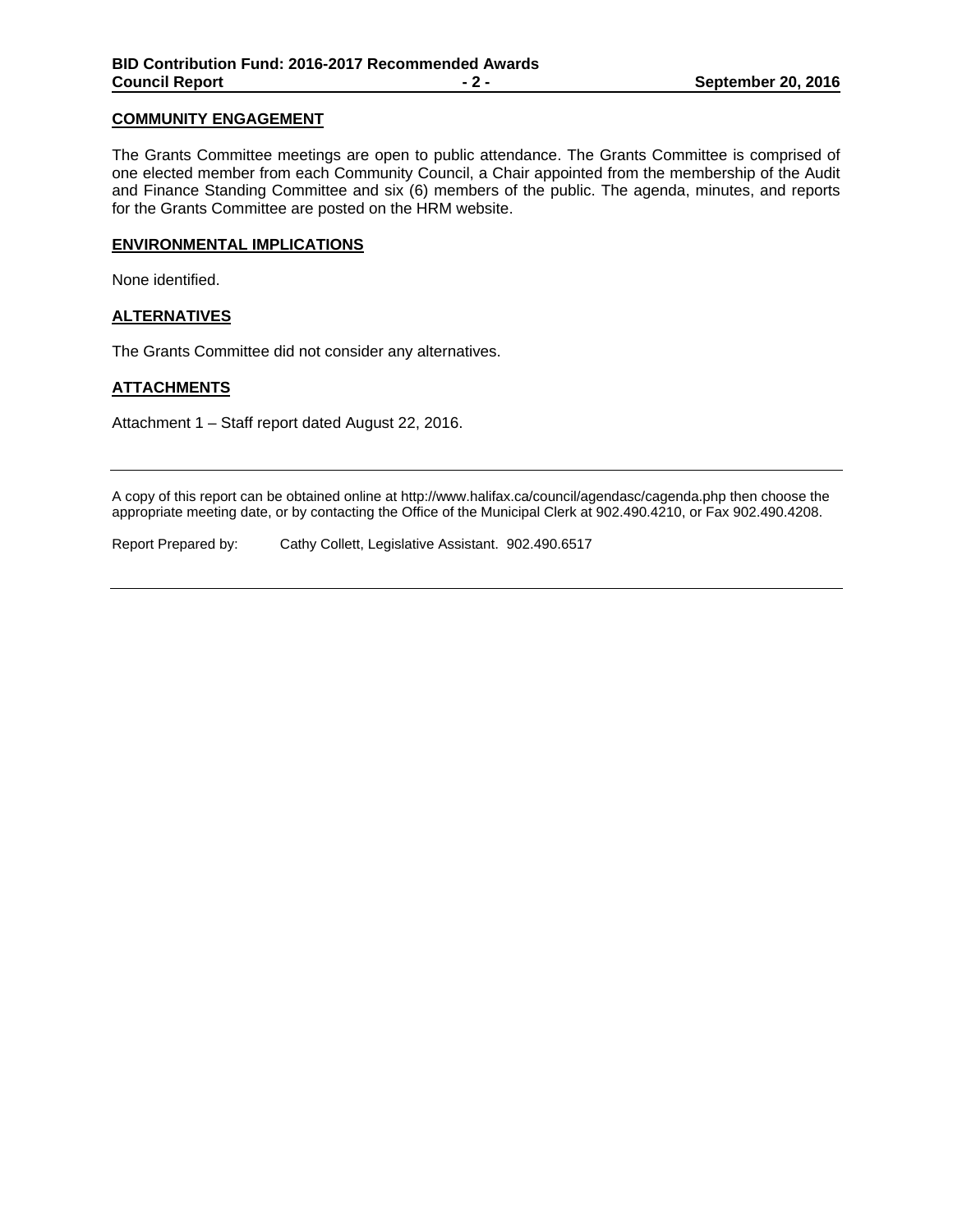

P.O. Box 1749 Halifax, Nova Scotia B3J 3A5 Canada

# Item No. 9.1.1 Grants Committee September 12, 2016

| TO:                  | Chair and Members of HRM Grants Committee                          |  |  |
|----------------------|--------------------------------------------------------------------|--|--|
|                      | <b>Original Signed</b>                                             |  |  |
| <b>SUBMITTED BY:</b> | Ed Thornhill, A/Director of Finance and Information Technology/CFO |  |  |
| DATE:                | August 22, 2016                                                    |  |  |
| <b>SUBJECT:</b>      | BID Contributions Fund: 2016-2017 Recommended Awards               |  |  |

# ORIGIN

October 4th, 2011- BID Contributions Fund Policy approve<sup>d</sup> by Regional Council effective April 1, 2012. This program provides discretionary matching funding to Business Improvement Districts formally recognized by HRM.

#### LEGISLATIVE AUTHORITY

HRM Charter (2008) Section - 70 (1).

#### **RECOMMENDATION**

It is recommended that the HRM Grants Committee recommend that Regional Council approve the eight (8) awards detailed in Attachment 1 of this report for a combined total of \$107,000 from operating account C771 -6919.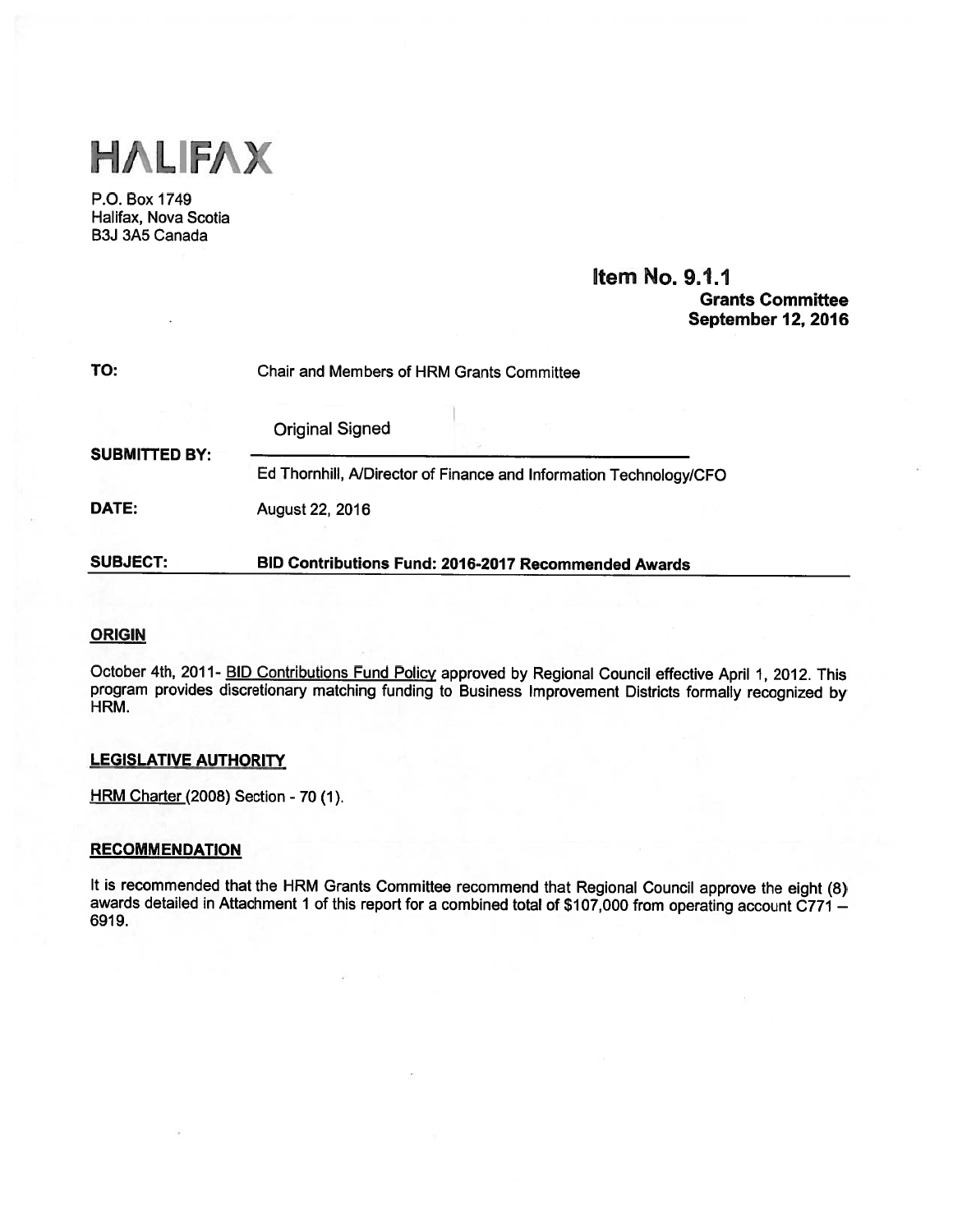# **BACKGROUND**

The Halifax Charter (2008) Section 70 (1) permits an area rate on all properties assessed as Commercial located within a designated Business Improvement District (BID) for the purpose of promoting or beautifying the district. Historically, HRM has partnered with local BIDs through the provision of discretionary funding for specific projects conditional upon matching non-municipal funding provided by the BID; these matching contributions of cash, not in-kind, may be derived from the annual tax levy, grants from government or foundations, corporate sponsorship etc. (BID Contributions Fund Policy, Item 12).

# **DISCUSSION**

Currently, there are eight (8) BIDs that are eligible to apply for funding from the 2016-2017 *BID Contributions Fund.* The value of award is determined on an annual basis as a proportional share (%) of the combined value of the current year's BID levies, excluding any grant-in-lieu of taxes paid by the provincial or federal government. The 2016-2017 BID levies are listed below in Table 1.

| Table 1. Levy Revenues per BID and Corresponding Proportional Share (%)<br>of HRM Discretionary Funding 2016-2017 |                       |                                                    |                                       |
|-------------------------------------------------------------------------------------------------------------------|-----------------------|----------------------------------------------------|---------------------------------------|
| <b>Business Improvement District</b>                                                                              | <b>Total BID Levy</b> | <b>Percent of</b><br><b>Combined Total</b><br>Levy | <b>Proposed HRM</b><br><b>Funding</b> |
| Downtown Halifax Business Commission                                                                              | \$993,632             | 43%                                                | \$46,101.81                           |
| Downtown Dartmouth Business                                                                                       |                       |                                                    |                                       |
| Commission                                                                                                        | \$277,800             | 12%                                                | \$12,889.15                           |
| <b>Main Street Dartmouth Business</b>                                                                             |                       |                                                    |                                       |
| <b>Improvement Association</b>                                                                                    | \$105,530             | 5%                                                 | \$4,896.30                            |
| North End Business Association                                                                                    | \$165,500             | 7%                                                 | \$7,678.74                            |
| Quinpool Road & Mainstreet District                                                                               |                       |                                                    |                                       |
| Association                                                                                                       | \$109,200             | 5%                                                 | \$5,066.58                            |
| Sackville Business Association                                                                                    | \$181,881             | 8%                                                 | \$8,438.78                            |
| Spring Garden Area Business Association                                                                           | \$380,000             | 16%                                                | \$17,630.95                           |
| Spryfield & District Business Commission                                                                          | \$92,628              | 4%                                                 | \$4,297.68                            |
| Total                                                                                                             | \$2,306,171           | 100%                                               | \$107,000                             |

# **FINANCIAL IMPLICATIONS**

The combined value of recommended awards conforms to the program budget of \$107,000 (Special Projects Account C771-6919). The budget availability has been confirmed by Finance.

| <b>Balance</b>                            | \$0         |
|-------------------------------------------|-------------|
| Less Combined Value of Recommended Awards | (\$107,000) |
| 2016-2017 BID Contributions Fund          | \$107,000   |

# **RISK CONSIDERATION**

There are no significant risks associated with the recommendations in this Report. The risks considered rate Low.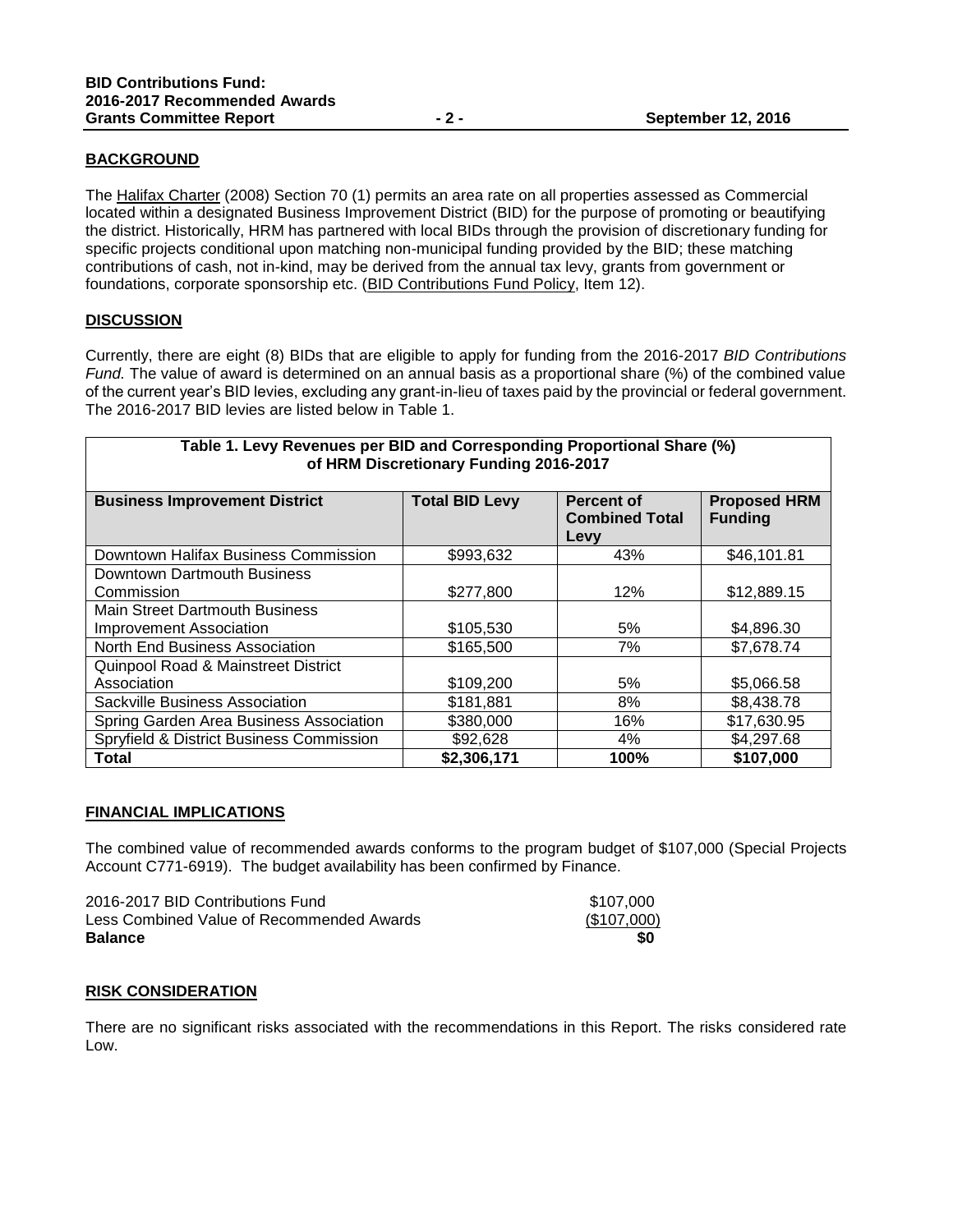#### COMMUNITY ENGAGEMENT

The Grants Committee is comprised of <sup>a</sup> voting membership of one elected member of Regional Council from each Community Council, the Chair appointed from the membership of the Audit & Finance Standing Committee (also an elected member of Regional Council) and six (6) citizens-at-large from the community. Grant Committee meetings are open to the public, unless otherwise indicated. Agendas, minutes and reports are available on the HRM website.

# ENVIRONMENTAL IMPLICATIONS

Not applicable.

#### **ALTERNATIVES**

The Grants Committee could overturn or amend <sup>a</sup> staff recommendation, or reques<sup>t</sup> further information prior to making <sup>a</sup> committee recommendation to Regional Council.

Given that award dollar amounts are based on <sup>a</sup> proportional percentage of the total combined levy (excluding provincial and federal grants-in-lieu of taxes) any increase/decrease to an award would impact the value of awards to other BID's.

# ATTACHMENTS

- 1. List of Recommended Awards by Business Improvement District.
- 2. Business Improvement District Contribution Fund Policy.

| A copy of this report can be obtained online at http://www.halifax.ca/commcoun/index.php then choose the appropriate Community |  |
|--------------------------------------------------------------------------------------------------------------------------------|--|
| Council and meeting date, or by contacting the Office of the Municipal Clerk at 902.490.4210, or Fax 902.490.4208.             |  |

Report Prepared by: Peter Greechan, Community Developer, Grants & Contributions, Finance & ICT, 902.490.7310 Peta-Jane Temple, Team Lead, Grants & Contributions, Finance & ICT. 902.490.5469

**Original Signed** 

Report Approved by:

Bruce Fisher, Manager Fiscal Policy & Financial Planning, Finance & ICT, 902.490.4493

Original Signed

Financial Approval by:

Ed Thornhill, AlDirector of Finance and Information Technology/CFO, 902.490.4480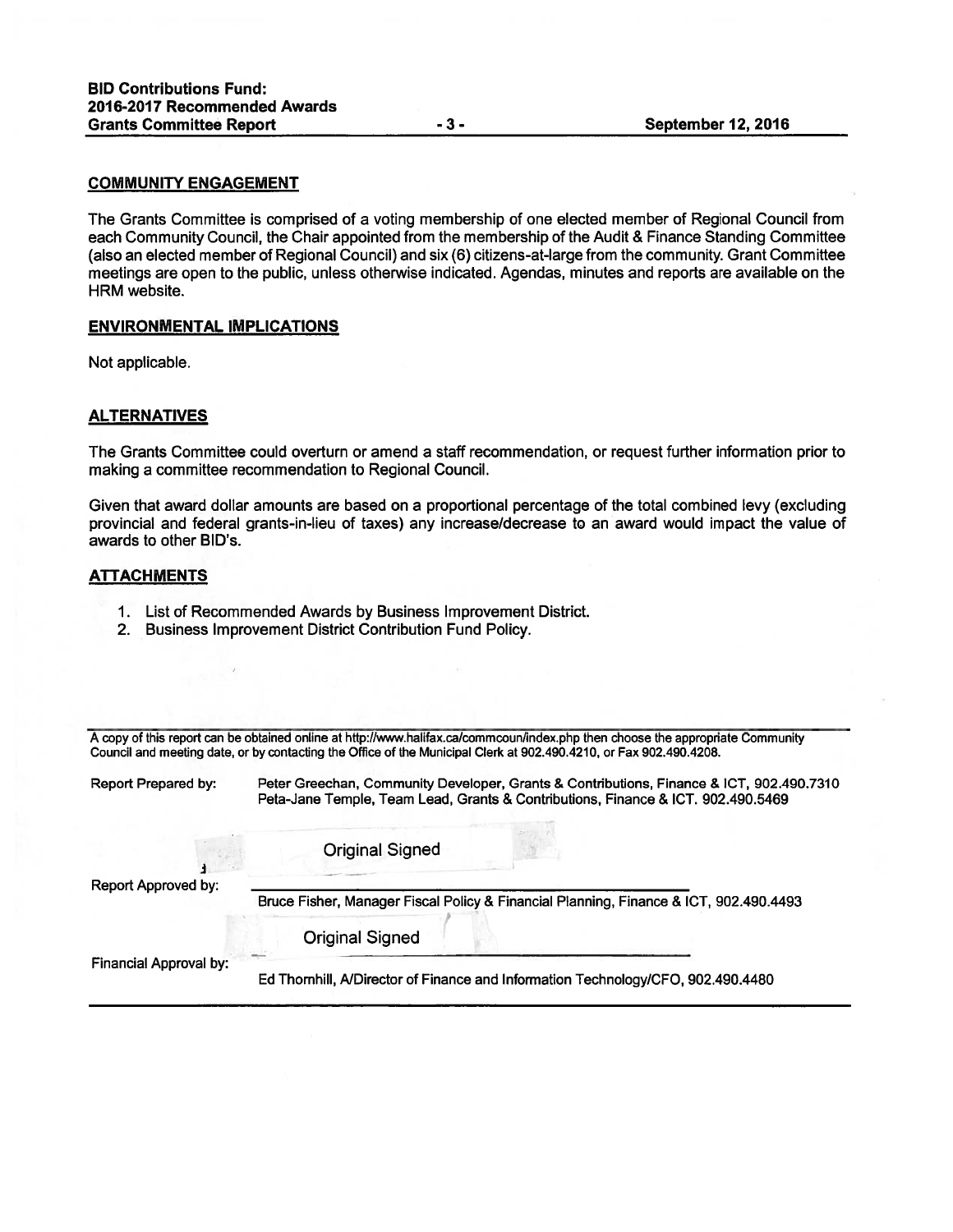#### **Attachment 1**

# **List of Recommended Awards by Business Improvement District**

In alphabetical order, the following lists the projects submitted for funding by eligible BID associations in 2016. In accordance with Section 11 of the program's policy the dollar amount requested for each project represents a maximum of 50% of the actual project costs. If the actual costs are lower the value of HRM's grant shall be adjusted accordingly.

# **1. Downtown Dartmouth Business Commission (Proposed award amount \$12,889.15)**

Incorporated as a non-profit society in 2002, the Downtown Dartmouth BID represents ~350 businesses including retail, government institutions, corporate offices and predominantly medium to low-rise residential holdings. The Commission's catchment area is in part bounded by the Dartmouth waterfront, extending North West to Shore Road and North East to encompass Prince Albert Road.

- Enhanced Maintenance and Beautification. **(\$7,000)** *Banner and Seasonal Décor Project*: The project involves the installation and removal of seasonal street banners and seasonal decorations for the 2016 Christmas season. Installation of new brand banners throughout downtown Dartmouth. The total project cost is estimated to be \$15,000.
- Marketing and Promotions. **(\$5,889.15)** *Marketing and Advertising Initiative:* The project involves the production and printing of a re-designed walking map for visitors / residents, design and printing of a new *Downtown Dartmouth Business Directory* and a summer events flyer that promotes events in Downtown Dartmouth, the promotion of summer and fall events (e.g. summer concert series, movie in the park) through various methods of advertising. The total project cost is estimated to be \$15,000.

#### **2. Downtown Halifax Business Commission (Proposed award amount \$46.101.81)**

The Downtown Halifax BID incorporated as a non-profit society in 1996 and represents ~ 1,800 businesses that includes small sole proprietorships and retailers, government institutions, corporate offices, medical facilities, entertainment and hospitality industries, the non-profit sector, and predominantly high density residential holdings. The Commission's catchment area is bounded by the Halifax waterfront, Cogswell Interchange, and the southern portion of Brunswick Street and Barrington Street.

- Enhanced Maintenance and Beautification. **(\$6,718.75)** *Seasonal Flower Baskets*: The project involves the installation of fifty (50) flower baskets along Barrington and George Street. The baskets will remain in place for the months of June, July, August, and September. The total project cost is estimated to be \$13,437.50.
- Enhanced Maintenance and Beautification. **(\$12,500)** *Beautification Project:* The project involves working with individuals and businesses in the District seeking to improve downtown Halifax through the installation of public art throughout the area for the purpose of attracting new pedestrian traffic, increased duration of visit, and expanding the district's support for the arts. The total project cost is estimated to be \$38,000.
- Enhanced Maintenance and Beautification. **(\$7,500)** *Beautification Project:* The project involves the installation and maintenance of 175 Christmas wreaths throughout Downtown along Lower Water Street, Barrington Street, George Street, Argyle Street and Cornwallis Park. The total project cost is estimated to be \$15,000.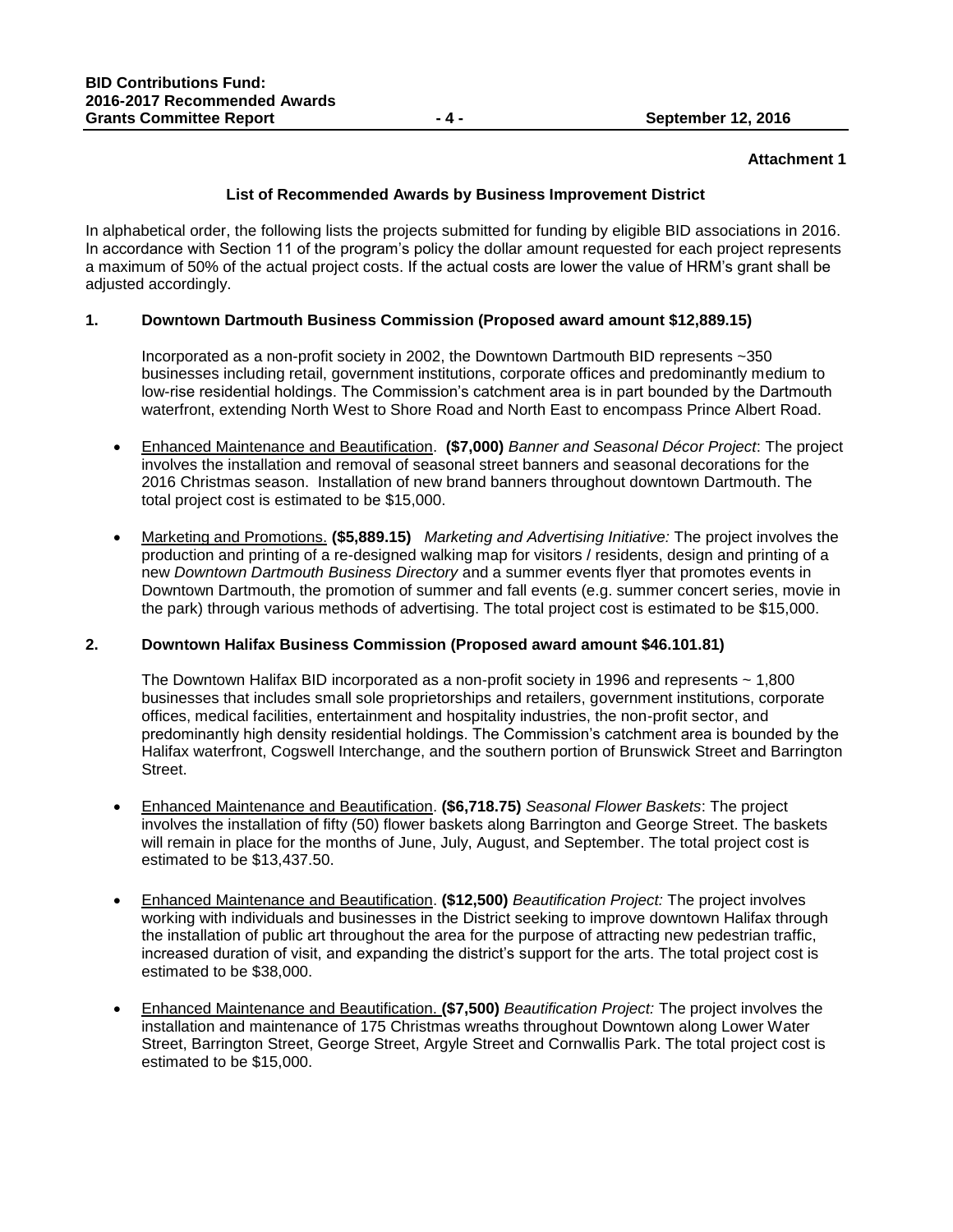- Enhanced Maintenance and Beautification. **(\$7,000)** *Graffiti Clean Up Project:* The project involves the ongoing removal of graffiti that appear on any buildings in the downtown area. Members of the BID report directly to the Commission when incidents of graffiti occur. The total project cost is estimated to be \$14,000.
- Marketing and Promotions & Business Recruitment and Retention. **(\$12,383.06)** *Poster Kiosks Program:* In 2000, the Commission constructed four poster kiosks and nine pole collars for community advertising installed throughout the District. The kiosks' provide alternative spaces for posters and consequently reduces "poster clutter" in the Downtown area. The project involves resurfacing and repairs to the kiosks. The total project cost is estimated to be \$28,000.

#### **3. Main Street Dartmouth Business Improvement Association (Proposed award amount \$4,896.30)**

The Main Street & Area Business Improvement District was incorporated as a non-profit society in July, 2008. The Association represents ~ 175 businesses that include a variety of retail amenities including restaurants, health services, automotive sales and services. The Association's district encompasses the Main Street/Tacoma Drive area including Lakecrest Drive, Gordon Avenue, Hartlen Street, and a portion of Major Street, Dartmouth.

 Marketing & Promotions. **(\$4,896.30)** *Main Street Dartmouth Calendar*: The project involves the production of an annual calendar distributed to  $\sim$  10,000 residents, businesses, and community organizations to promote local events (parade, clean-ups, networking) and includes dates of historical significance and key marketing messages with photographs and narrative descriptions. The total project cost estimated to be \$12,000.

# **4. North End Business Association (Proposed award amount \$7,678.74)**

Incorporated as a non-profit society in 2011, the North End Business Association is Halifax's newest Business Improvement District association. Representing ~ 450 commercial accounts that include approximately 400 businesses, the NEBA's catchment area includes Gottingen Street and Agricola Street, extending south to Cogswell Street and North to Kaye Street.

- Enhanced Maintenance and Beautification. **(\$3,000)** *Enhanced Sanitation Services*: The project involves the provision of additional street cleaning services including but not limited to removal of litter with a focus on the main commercial streets. The total project cost is estimated to be \$6,250.
- Advocacy. **(\$2,000)** *Community Visioning:* The project involves the facilitation of community visioning sessions with stakeholders regarding the future redevelopment of the district or a portion thereof. The total project cost is estimated to be \$4,000.
- Marketing and Promotions. **(2,678.74)** *Holiday Market Event Series:* The Association will be hosting a series of outdoor public events as part of the *Holiday Market* on Agricola Street. The series of events will include a showcase of local North End musicians, artists, and crafters. Restaurants and retailers in the area will participate by offering in-house specials and portions of revenue will be contributed to local community-based charities. The total project cost is estimated to be \$6,250.

# **5. Quinpool Road and Mainstreet District Association (Proposed award amount \$5,066.58)**

The Quinpool Road BID incorporated as a non-profit society in 2001 and represents ~120 retail and professional businesses located on Quinpool Road between Robie Street and Connaught Avenue.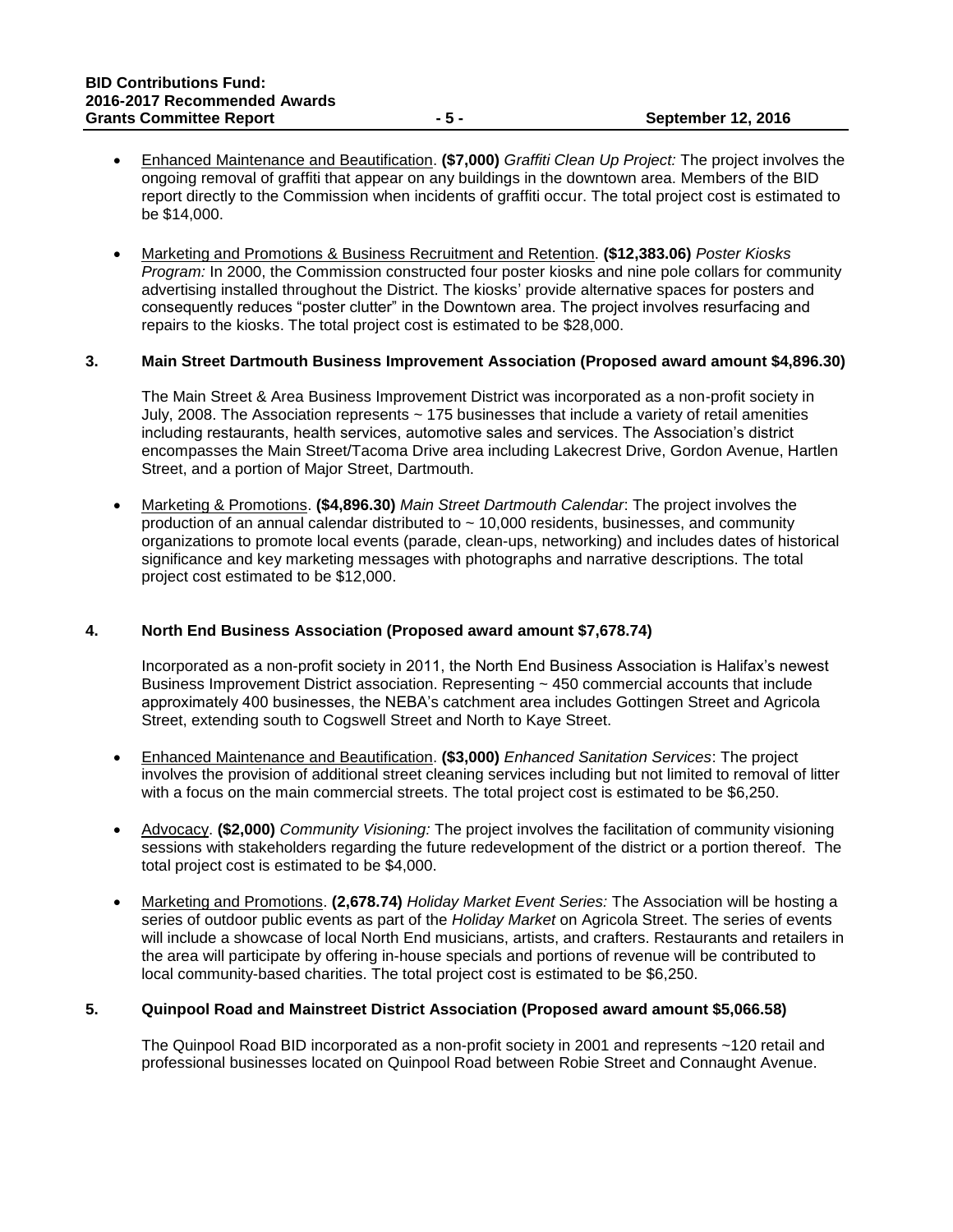- Marketing & Promotions. **(\$984.31)** *Tourism and Promotional Materials*: The project involves the development of a detailed road map of all tourism-related businesses along Quinpool Road accompanied by a rack card which is delivered to local hotels and mailed out to visitor information centres throughout the Province. The total project cost is estimated to be \$1,968.62.
- Marketing & Promotions. **(\$2,000)** *Web Site Re-design:* The project involves extensive redesign of the Associations web site. The web site has not been upgraded since 2010. The work will include an upgrade to "*Mobile Responsive Standards*", inclusion of the Association's by-laws, an updated business directory, the addition of new marketing initiatives and upcoming events, and the addition of new photographs. The total project cost is estimated to be \$6,987.50.
- Marketing & Promotions. **(\$2,082.27)** *Paws Here On Quinpool Campaign and Promotional Materials*: This campaign is geared towards making businesses more "dog friendly". It is anticipated that approximately forty (40) of Quinpool Road's shops and services will invite residents and visitors to the area and their dogs into their shops, while another~ fifteen (15) will accommodate outdoor visits with water bowls, leash tethers, and additional perks for dog owners. Promotional materials will include online marketing, area maps identifying "dog friendly" businesses, displays in participant businesses, decals for visitors, media releases; among other marketing tools. The total project cost is estimated to be \$7,049.56

#### **6. Sackville Business Association (Proposed award amount \$8,438.78)**

Incorporated as a non-profit society in 2003, the Sackville Business Association represents ~ 300 business and commercial property owners located within the Sackville Drive Secondary Planning area, in addition to a portion of Sackville Drive between Beaver Bank Road and Millwood Drive.

- Enhanced Maintenance and Beautification. **(\$7,748.78).** *Decorative Flower Baskets:* The project involves the installation and maintenance of seventy- three (73) hanging flower baskets along Sackville Drive. The total project cost is estimated to be \$18,432.
- Enhanced Maintenance and Beautification. **(\$690).** *Seasonal Decorations*: The project involves the installation and maintenance in the fall/winter/ of thirty-four (34) LED holiday lights to enhance the aesthetics of this major arterial route. The total project cost is estimated to be \$1,690.

# **7. Spring Garden Area Business Commission (Proposed award amount \$17,630.95)**

Incorporated as a non-profit in 1984, the Spring Garden Area BID represents ~380 businesses comprising predominantly retail, entertainment and hospitality industries. The BID's catchment area includes Spring Garden Road from Summer Street to Brunswick Street and smaller side streets including Queen, Clyde, Birmingham, College, and a portion of University Avenue.

- Safety & Security. **(\$10,000)** *Safety & Security Project:* Working closely with Halifax Regional Police and local security firms, the project involves increased foot patrols, better communication among businesses and opportunities for all stakeholders to share information on issues related to maintaining a safe and secure environment for visitors, residents and businesses within the district. The total project cost is estimated to be \$60,000.
- Marketing and Promotions. **(\$7,630.95)** *Shopping Under the Stars*: The project involves an extensive seasonal retail promotional campaign to attract residents and visitors for two evenings and includes a combination of print materials, banners, radio and website promotions, and direct mail. The total project cost is estimated to be \$19,500.

# **8. Spryfield and District Business Commission (Proposed award amount \$4,297.68)**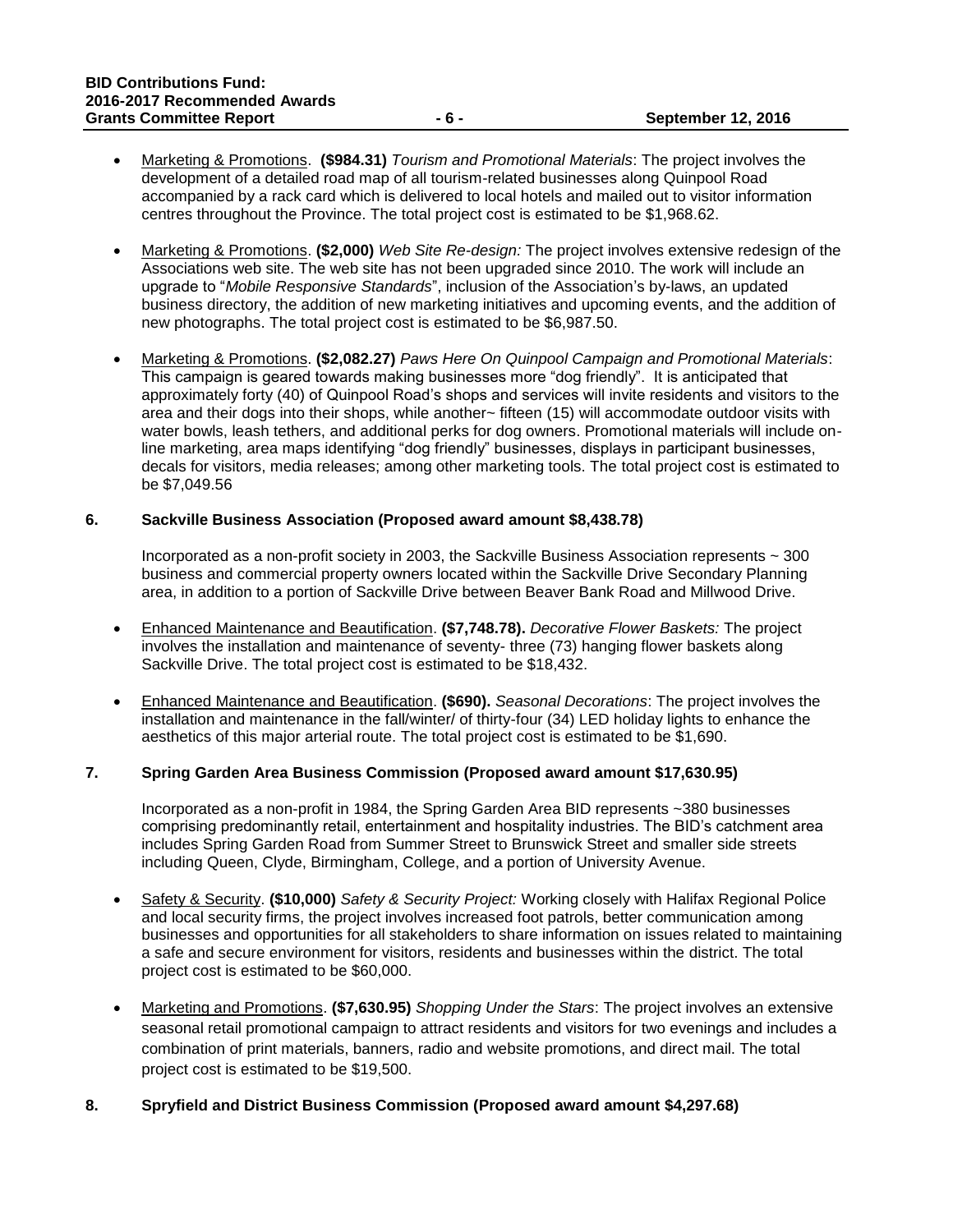The Spryfield BID incorporated as a non-profit society in 2000. The Commission represents ~175 predominantly small to medium- sized businesses located on and adjacent to Herring Cove Road and extending to Northwest Arm Drive.

 Enhanced Maintenance and Beautification. **(\$4,297.68)** *Decorative Flower Baskets*: The project involves the installation of thirty-two (32) hanging flower baskets throughout the district. The total project cost is estimated to be \$12,259.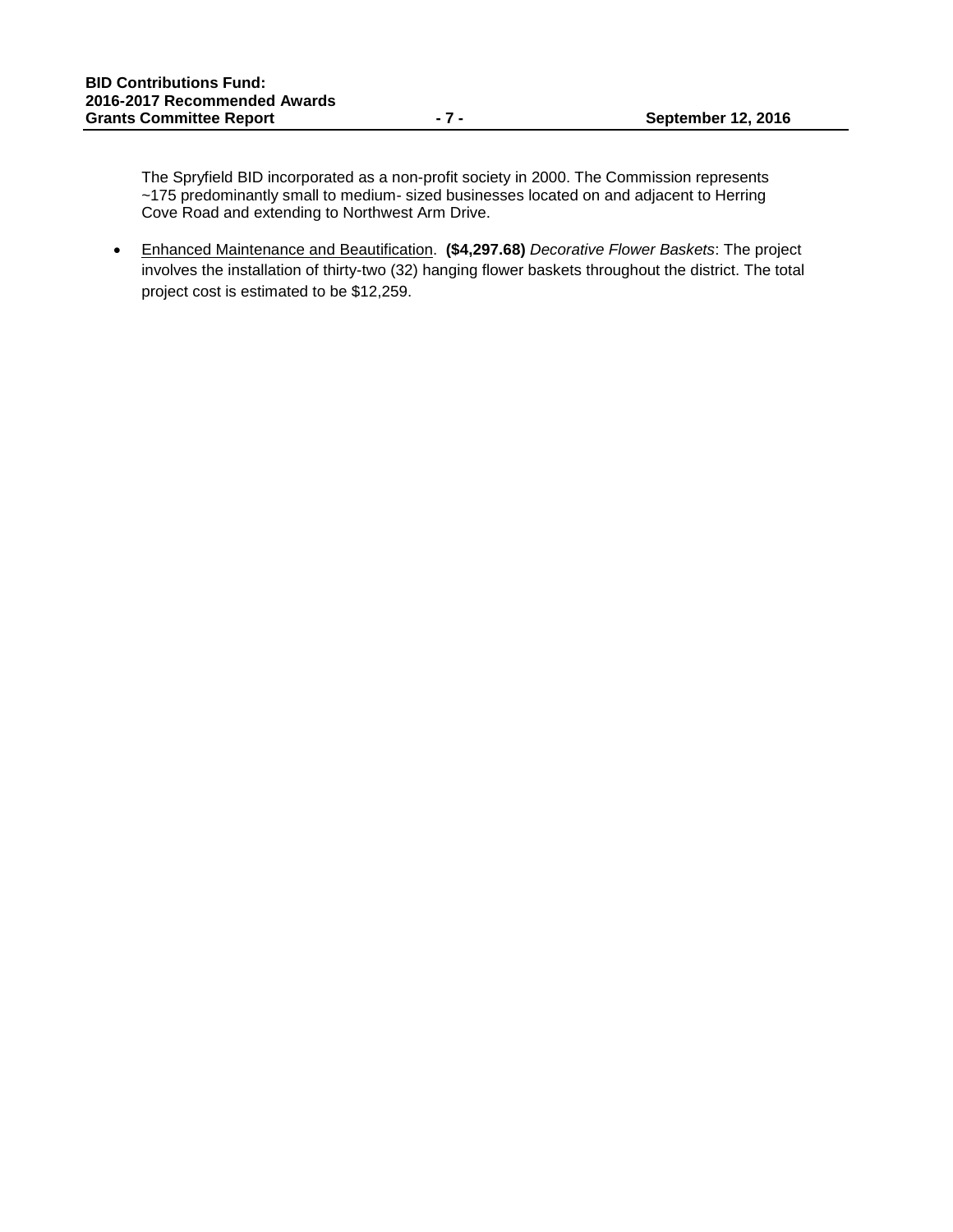# **Attachment 2**

# **Business Improvement District (BID) Contributions Fund**

| <b>Original Implementation Date:</b> | October 4, 2011  | Approved by: Regional Council |
|--------------------------------------|------------------|-------------------------------|
| Date of Last Revision:               | January 14, 2014 | Approved by: Regional Council |

# **1 –BID Contributions Fund Policy and Procedures 2 -**

# **Overview**

#### **Business Improvement District Concept**

A business Improvement District (BID) is a special assessment district where business people join together to promote and improve the economic vitality of the area. The establishment of a BID provides a unique opportunity for business owners, and commercial property owners, to promote their mutual goals of creating safe, attractive and interesting commercial places aimed at stimulating business.

# **Rationale for Public Investment**

HRM is committed to supporting BIDs because they strengthen the business community, create new jobs, attract new businesses, expand the commercial tax base and revitalize commercial districts across the municipality. A BID provides a business area with the resources to develop marketing campaigns, increase awareness and advocacy efforts, secure additional funding and undertake improvement and beautification projects. An organized business community can work more effectively to create positive change and increase support for businesses in the area. In HRM, BIDs work closely with elected officials and municipal staff to voice their collective concerns, monitors business regulations, and obtain support for their business development projects.

# **HRM Discretionary Funding**

Funds raised by a BID through an area rate may be supplemented by discretionary municipal financial support in the form of grants, project-specific contracts, fee-for-service agreements, incentives, or concessions. HRM may also initiate or partner with BIDs in the development and execution of submissions to non-municipal funding sources, for example provincial or federal government programs, government agencies, philanthropic foundations, or corporate initiatives.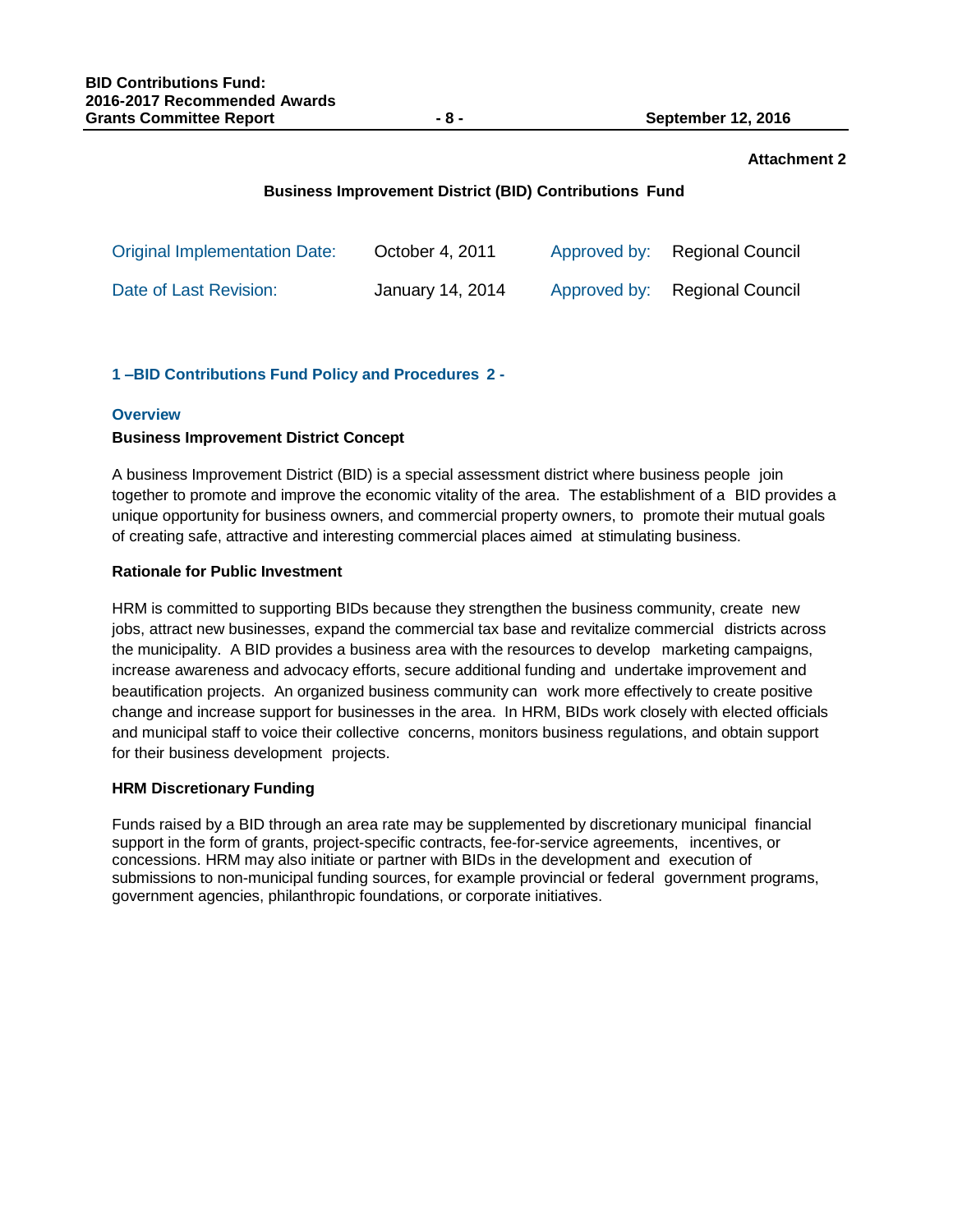The source of discretionary funding shapes decision-making authority and permissible expenses. Hence, this policy has two categories:

# *HRM BID Investment Fund*

Designated discretionary contributions funded through the region's general tax rate and distributed to eligible BIDs in proportion to their area rate revenue. The Fund is a recurring annual program, subject to approval of HRM's annual operating budget, and requires matching (non-municipal) funds from the recipient BID.

# *Special Projects Funding*

An internal transfer of funds from an HRM departmental operating or capital account, or reserve, for a designated project or type of program, subject to approval of HRM's annual budget. Or, a flow-through of funds received by HRM from a non-municipal source for a designated project, program or service. Matching funds or cost-sharing may or may not be required and applicant/project eligibility will be case-specific.

# **BID Contributions Policy**

The purpose of formal policy is to guide public investment in accordance with provincial legislation, municipal goals and financial capacity. The BID Contributions Policy supports the principles of selfsufficiency, public accountability for the expenditure of public money, and measurable outcomes resulting from specific initiatives undertaken to promote a BID as a business, employment, tourist and/or shopping area.

#### **HRM BID Investment Fund**

# **1. Objectives**

The *BID Investment Fund* has the following primary objectives:

- Support local economic development through investment in business districts to enhance their attractiveness to citizens, prospective investors, entrepreneurs, and employees thereby enhancing the municipality's reputation as a vibrant place to live and work.
- Facilitate projects and collaborative partnerships that realize measurable outcomes aligned with HRM's economic development interests and/or strategic priorities.
- Enhance HRM's connectedness to the local business community.

Public investment shall leverage, to the greatest extent possible, private sector, philanthropic, or government investment, to contribute to the revitalization and growth of local business districts.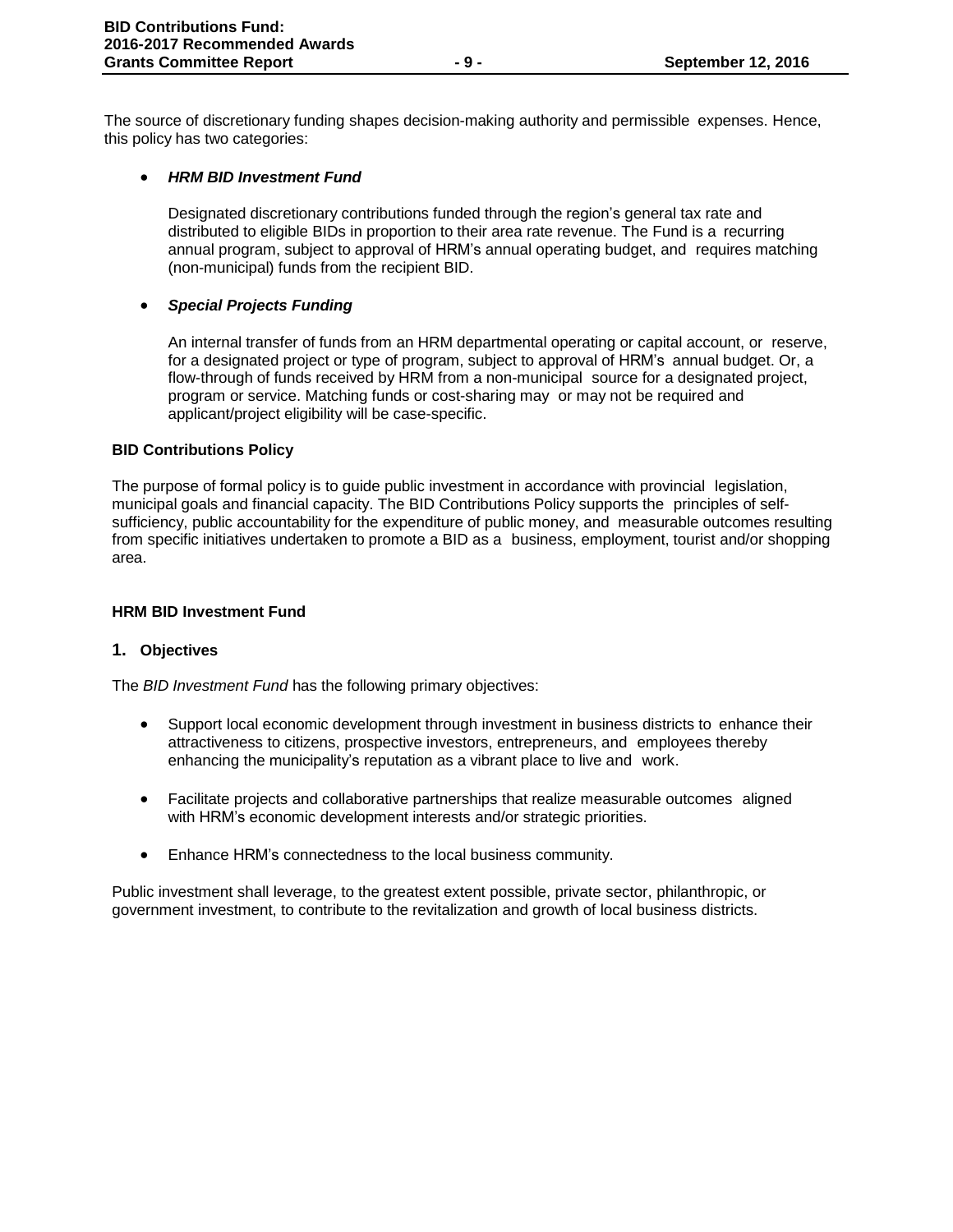# **2. Source of Funds**

The *BID Investment Fund* is financed through the municipal general tax rate. The availability and value of the Fund shall be determined annually through the regular HRM budget process.

# **3. Fiscal Year**

HRM's fiscal year is April 1<sup>st</sup> to March 31<sup>st</sup>.

# **4. Applicant Eligibility Criteria**

Eligibility for discretionary funding under the *BID Investment Fund* shall be restricted to a business improvement association, defined as an organization incorporated to carry out business improvement activities within a designated geographic BID

**4.1.** *Initial Year*: The BID association shall have been recognized, by Regional Council, at least one (1) year prior to the date of application to the *BID Contributions Fund*. Delayed eligibility affords Regional Council time to consider any increase in the value of the Fund if a new business improvement district is formed during the course of the fiscal year. The aim is to prevent dilution of the Fund's impact as a consequence of growth in the number of BIDs.

A one-year requirement provides reviewers with some indication of the financial status of the applicant and their ability to match funds and/or deliver a program or service. The deferred eligibility also affords the applicant sufficient time to gauge the needs of their district and develop an application that addresses those needs in accordance with the Fund's objectives.

- **4.2.** *Debts or Claims*: Applicants in debt to the municipality, or party to a legal claim, shall be ineligible for consideration pending:
	- a signed payment plan and compliance with same, and/or
	- settlement of the claim.

At its discretion, Regional Council may waive applicant ineligibility determined under clause 4.

# **5. Duplication of (Municipal) Funding**

The recipient BID shall be required to identify any contribution from the *BID Contributions Fund*, and any other form of municipal financial assistance, as separate line items in their annual financial statement, or as a separate schedule in the financial statement. The purpose of this requirement is to distinguish HRM funding from the BID's area rate and other self-generated revenues, and to distinguish the source(s) of any HRM funding.

# **6. Application Process**

As part of the regular submission of BID business plans, budget and levy rates, eligible BIDs shall identify the intended use of any discretionary contribution from the *BID Investment Fund* using an application form provided by HRM. Submissions shall be received by the deadline stated. Late or incomplete applications shall not be considered.

# **7. Project Modification**

Where necessary, changes in approved, contribution-supported activities may be initiated due to changes in personnel, changes in the status or organization, or changes in the objectives or timeframe of the approved project. Minor changes in methodology, approach, or other aspects of the project objectives can be made. However, prior approval from HRM must be given for changes in scope,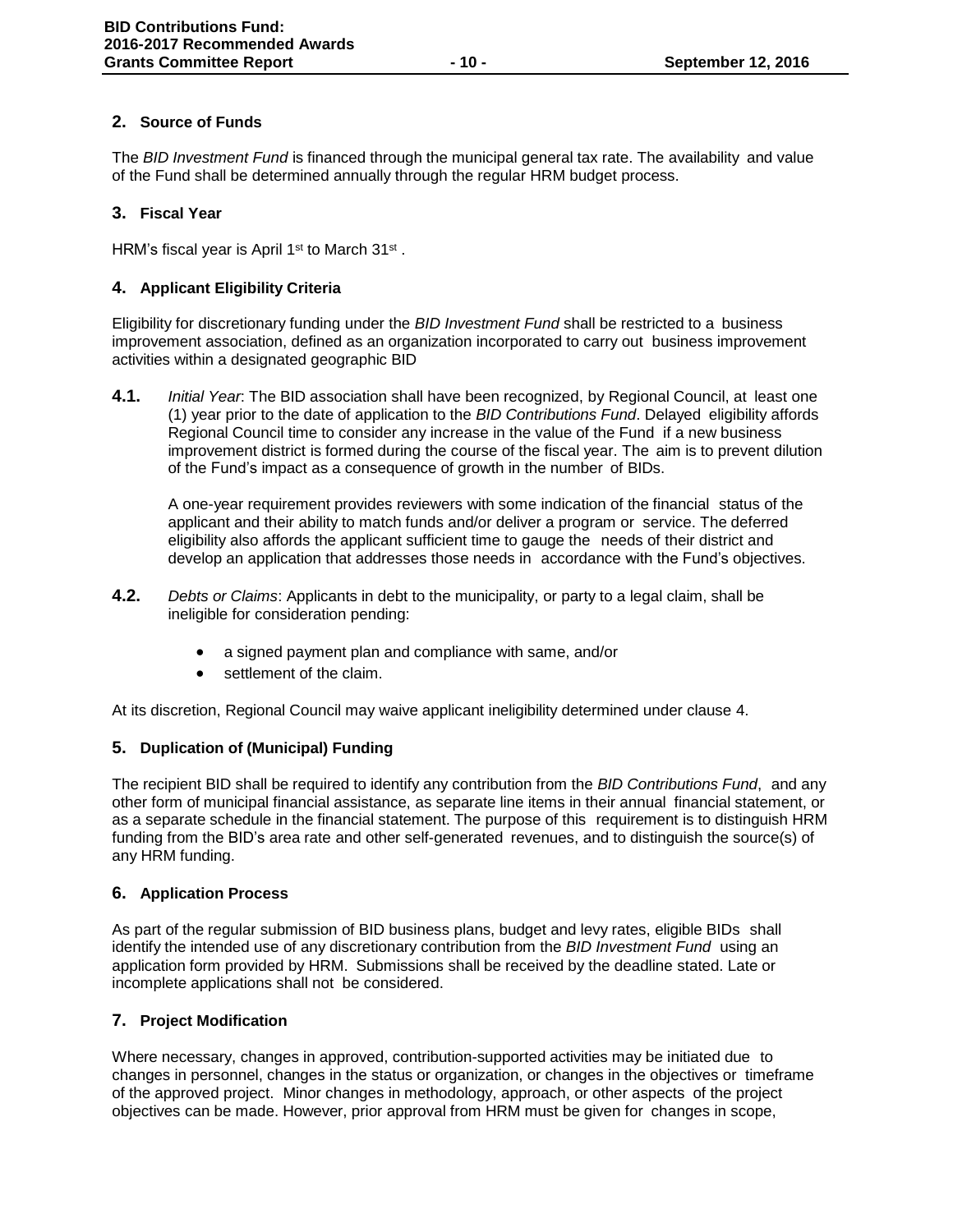direction, type of service delivery or training, or other areas that constitute a substantive change from the objectives or purposes of the approved project.

# **8. Substitute Project**

Where an approved project cannot proceed, the Applicant may, make application to substitute a new project for a previously approved project. Where a substitute project is ongoing prior to HRM's approval, HRM may cover incurred project costs. Incurred expenses relating to a substitute project are evaluated on a case-by-case basis in accordance with the following criteria:

- they must be "eligible expenses" as per sections 20,21,22 and 23 of this policy;
- they must relate to the substituted project which has been approved for funding;
- the cost must be incurred after April 1<sup>st</sup> of the current fiscal year and before March 31<sup>st</sup> of the current fiscal.

HRM will not assume any responsibility for any expenses in the event that the substitute project is not approved.

# **9. Changes in Expenditures**

The total budget for a project cannot be increased. However, a degree of latitude is allowed in making post-award revisions to an approved budget. Re-budgeting within, and between, categories in the approved total project budget, is permitted to meet unanticipated requirements or to accomplish programmatic changes. In using this authority, proper stewardship must be exercised over Municipal funds and all costs charged to HRM must be allowable, allocable, and reasonable.

# **10. Inability to Proceed and Carry Forward of Funds**

If a commitment or contribution to a project that relies upon third party funding, such as fundraising or a government grant, proves not to be feasible (i.e. lacks the necessary funding), unused funds shall be returned to HRM.

If an extension is needed, applicants shall submit a request in writing. HRM staff will provide a written response. Funds committed to a project may be carried forward, by the contribution recipient, to the next fiscal year. Funds carried forward in a reserve account shall be noted as such in the organization's audited financial statement. The balance of any un-spent funds (i.e. the project is completed under budget) shall be returned to HRM.

# **11. Confirmation of Matching Funds**

HRM's total contribution (from all sources) shall not exceed 50% of total project costs. Applicants are encouraged to cost-share or seek assistance from other sources (e.g. program fees, charge-backs, fundraising etc.).

Confirmation of matching, non-municipal funds shall be provided. Unconfirmed commitments shall be clearly identified and may warrant a conditional award. For example, payment may be withheld pending confirmation or issued in instalments.

At a minimum, applicants shall identify:

- Cash contributed by the BID itself (levy monies are eligible as matching funds);
- In-kind contributions provided by the BID or a third party (these do not qualify as monetary value for the purpose of "matching funds" but are an indication of partnership development) and/or different forms of 'project investment' or collaboration;
- Estimated revenue (if any) created by the project (e.g. admission charges, registration fees,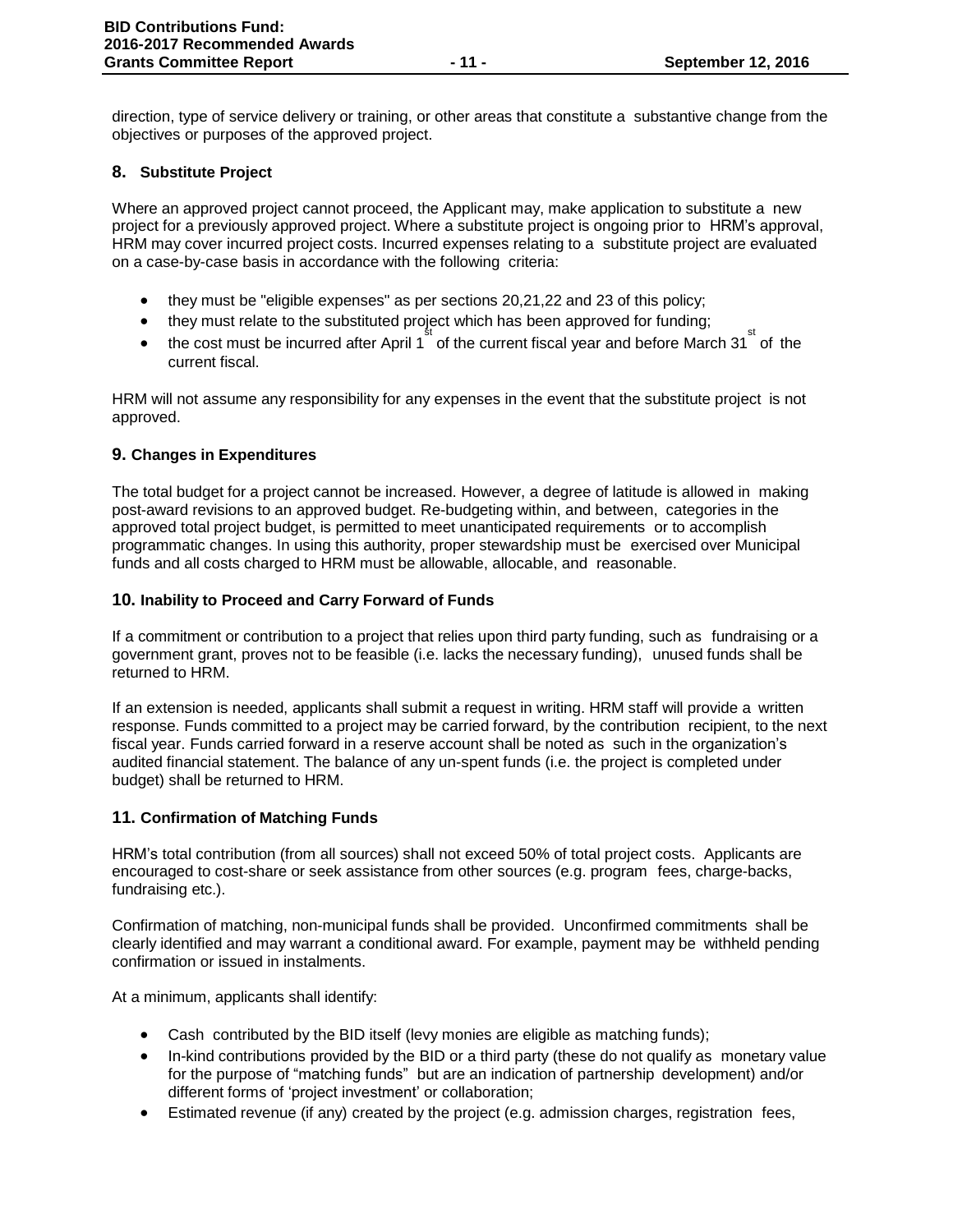product sales);

 Other forms of confirmed financial assistance (e.g. private donation, corporate donation, foundation grant, donation of goods and services, federal or provincial contribution).

# **12. Value of Contribution**

The Fund is allocated on the basis of each BID's proportional share of the combined area rate levied for all eligible BIDs in the current fiscal year. This approach recognizes that each BID's percentage of the total levy, and by extension, their proportional share of the Fund*,* is largely self-determined. Individual BIDs are autonomous in establishing individual area rates, including minimum and maximum thresholds.

# **13. Proportional Share Formula**

Each eligible BID's proportional share of the Fund shall be calculated as follows:

| Applicant Levy<br><b>Cumulative Levy</b> |         | <b>Fund Value</b>                                                                                                                  |
|------------------------------------------|---------|------------------------------------------------------------------------------------------------------------------------------------|
| Cumulative Levy:                         |         | Total area rate levy raised by all HRM BIDs (expressed as dollar value),<br>exclusive of federal and provincial area rate levies). |
| Applicant Levy:                          |         | Area rate levy raised by applicant BID (expressed as dollar value, exclusive<br>of federal and provincial area rate levies).       |
| Fund Value:                              | value). | Annual value of the Fund as approved by Regional Council (expressed as dollar                                                      |

# **14. Indexing the Value of the Fund**

Because a BID's proportional share is tied to the collective value of all BID levies, the addition of any new BID impacts existing BIDs' proportional share of the Fund. Therefore, the value of the Fund shall be indexed to prevent dilution of impact.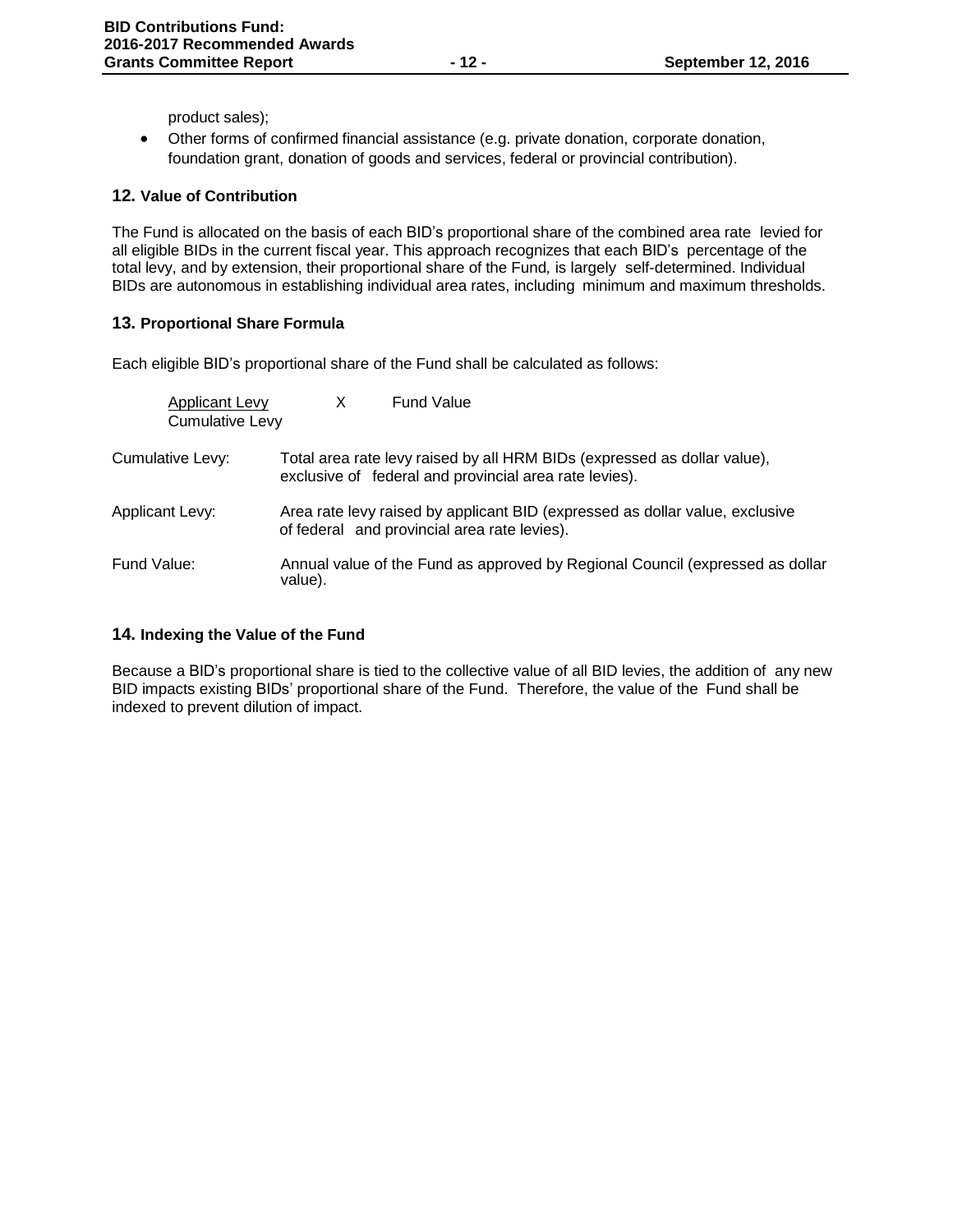The Fund shall use the following indexing formula:

Current Fund Value x New BID Levy = Fund Increase Current Cumulative Levy

Fund Increase + Current Fund Value = New Fund Value

# **15. Payment Schedule**

Notwithstanding any unforeseen circumstances, awards shall be paid in one instalment. There shall be no supplementary or incremental commitment from HRM.

# **16. Reporting**

The application deadline to the BID Contributions Fund will be 30 business days (excluding weekends and statutory public holidays) after the date of the BID area rate's approval by Regional Council.

A project final report will be due on or before April 30<sup>th</sup> of the following fiscal year.

# **17. Public Notice of Contributions**

In accordance with the provisions of the Halifax Regional Municipality Charter (2008), a list of all contributions awarded under the *BID Investment Fund* shall be sent by HRM to a newspaper that circulates throughout the municipality.

# **18. Funding Acknowledgement**

Funding recipients are expected to provide the appropriate public acknowledgement. Guidelines regarding government protocols shall be provided by HRM.

# **19. Indemnification, Insolvency and Guarantor Status**

The funding recipient(s) shall indemnify HRM against all claims and losses. In the event of bankruptcy, insolvency or dissolution of the business improvement association, HRM shall not be required to complete payment to the project. HRM shall not serve as a guarantor of a project, nor shall there be any implied or expressed, direct or indirect liability.

# **20. Eligible Funding Categories**

Applicants are encouraged to identify, plan and implement business improvement projects that will have demonstrable benefits for district constituents and HRM. Contributions are intended to help develop a new project or enhance existing programming.

**20.1.** *Business Recruitment & Retention:* Applicants may engage in projects that promote a desirable business and service mix, achieve vacancy reduction, market to investors, and attract financial incentives for new and expanding businesses. The following list is provided for illustrative purposes and is not meant to be exhaustive:

- Undertake a retail study to assess the current retail mix, identify the district's trade area, develop a shopper profile and identify gaps where the retail mix can be improved;
- Work with appropriate agencies and other district stakeholders to change zoning in order to realize the full economic potential of the district;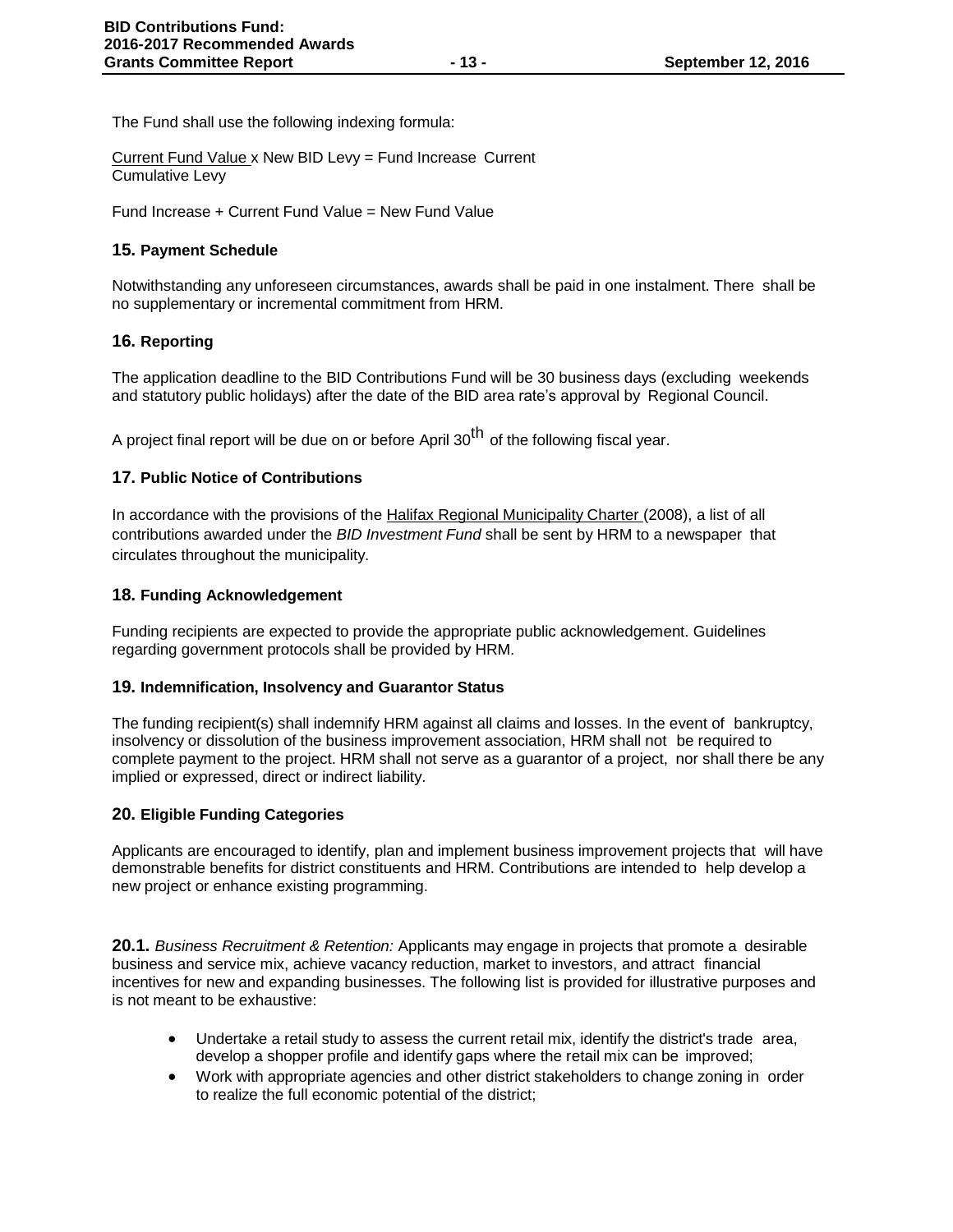- Conduct commuter surveys, employer consultations and parking analyses;
- Create media kit/collateral and/or loyalty programs that attract new businesses and/or property developers to the district;
- Conduct retailer outreach to attract new businesses that match the demographic profile of the area;
- Complete a commercial use study to obtain information about commercial space and its use including information on vacant square footage, number of businesses, and business use categories;
- Promote major construction or revitalization projects in partnership with government agencies and elected officials that promote economic vitality;
- Collect data on commercial leases in the district to detect and interpret current trends and to help accurately guide the expectations of both property owners and prospective retail tenants;
- Implement a strategy to mitigate any negative effects of construction within the district.

**20.2.** *Enhanced Maintenance & Beautification:* Applicants may implement maintenance and beautification initiatives that enrich the experiences of neighbourhood visitors, enhance pride of place, discourage vandalism and improve the street-level image of the district. The following list is provided for illustrative purposes and is not meant to be exhaustive:

- Provide enhanced sanitation services including neighbourhood clean-up event, street and sidewalk cleaning, actions to discourage illegal dumping, cleaning of street furniture, graffiti and sticker removal;
- Provide enhanced seasonal maintenance including power washing sidewalks and snow and ice removal;
- Work with relevant agencies and organizations to encourage active transportation (e.g. encouraging the placement of bike racks and installation of bike lanes);
- Launch an initiative to bring public art into the public realm, attract new pedestrian traffic and expand the district's reputation for supporting and exhibiting art (e.g. temporary art installations and functional art, sculpture, murals);
- Design and install banners to brand the BID and promote the district;
- In the absence of an HRM approved Streetscape Plan, develop a streetscape design that will strengthen the overall sense of place in the district, attract more people and increase 'dwell' times;
- Strengthen, expand and support the business community's commitment to green solutions (e.g. recycling, waste reduction, solar lighting, anti-littering campaign, bicycle infrastructure etc.).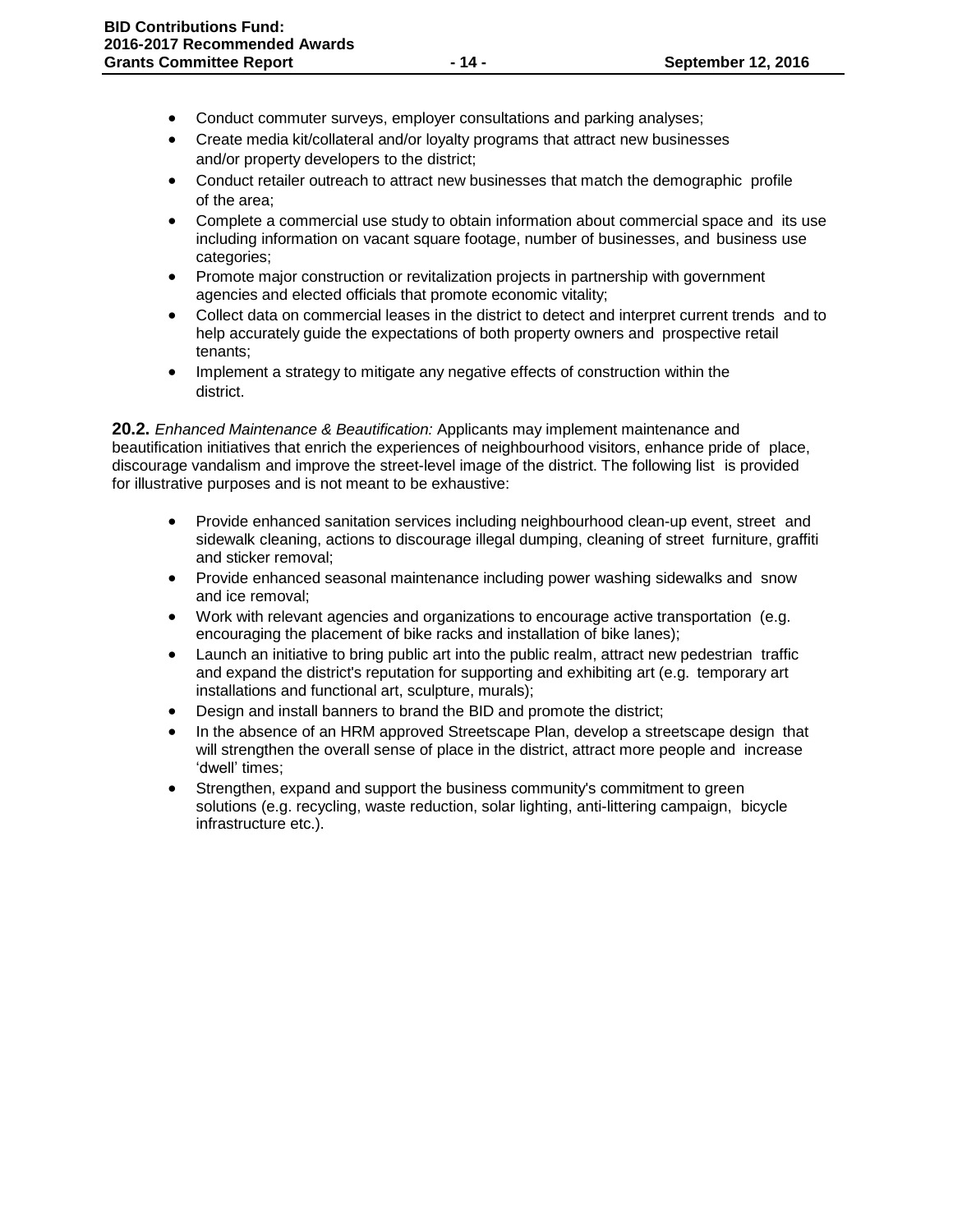**20.3.** *Marketing and Promotions:* Applicants may pursue projects that enhance the branding and marketing of the district and bring more pedestrian traffic into the area. The following list is provided for illustrative purposes and is not meant to be exhaustive:

- Develop or re-brand the district's print collateral and online media in order to strengthen the BID/BIA brand and establish a coordinated and unified presentation;
- Strengthen ties to organizations and events that expand the district's reach to new audiences;
- Promote the district's arts and entertainment uses to the greater public through promotional giveaways and media placements (advertisements, direct mails and other marketing efforts);
- Design and distribute district asset marketing materials (e.g. business directory, walking tour postcard, district maps, restaurant guide, promotional brochures) promoting the district to specific target audiences e.g. tourists, visitors and shoppers;
- Sponsor activities and events, hosted by partner organizations, that take place in the district;
- Implement way-finding and/or directional signage to highlight businesses and destinations within the district;
- Develop or host a regionally/nationally-recognized event (conference, symposium etc.) to profile the district;
- Establish/expand annual, BID-led, public events, programs and outdoor performances that highlight the district's restaurants, retailers, artists, cultural organizations, and public spaces (e.g. restaurant tours, block parties, farmers' market, holiday festivals, street fairs, parades).

**20.4.** *Safety and Security:* Applicants may implement initiatives that improve the sense of security and well-being in the district and surrounding area to keep the community safer. The following list is provided for illustrative purposes and is not meant to be exhaustive:

- Seek a coordinated, sustained, informed response from relevant agencies and stakeholders to address any security concerns regarding loitering for illegal or undesirable purposes (e.g. drug trafficking, under-age or public alcohol consumption, sale of contraband or stolen goods etc.);
- Implement security patrols and/or video surveillance program;
- Participate in local traffic management initiatives to relieve congestion and improve the environment for pedestrians;
- Work with local public authorities to keep crime at a minimum and ensure safe, well- lit streets for pedestrians;
- Serve the district's population of homeless persons through a BID coordinated/sponsored outreach program in partnership with relevant public and nonprofit agencies;
- Partner with governmental agencies and non-profit organizations that enhance public safety;
- Conduct a Crime Prevention through Environmental Design (CPTED) safety audit.

**20.5.** *Heritage Conservation and Cultural Districts:* Applicants may pursue projects that advance public understanding of neighbourhood, district or regional history through the restoration, preservation, public display and/or interpretation of buildings, sites, and artefacts of historical significance. The following list is provided for illustrative purposes and is not meant to be an exhaustive:

 Support the conservation of artefacts (e.g. monuments, markers, memorials, interpretation panels) - an accredited conservator and use of authentic restoration/preservation methods and materials is recommended;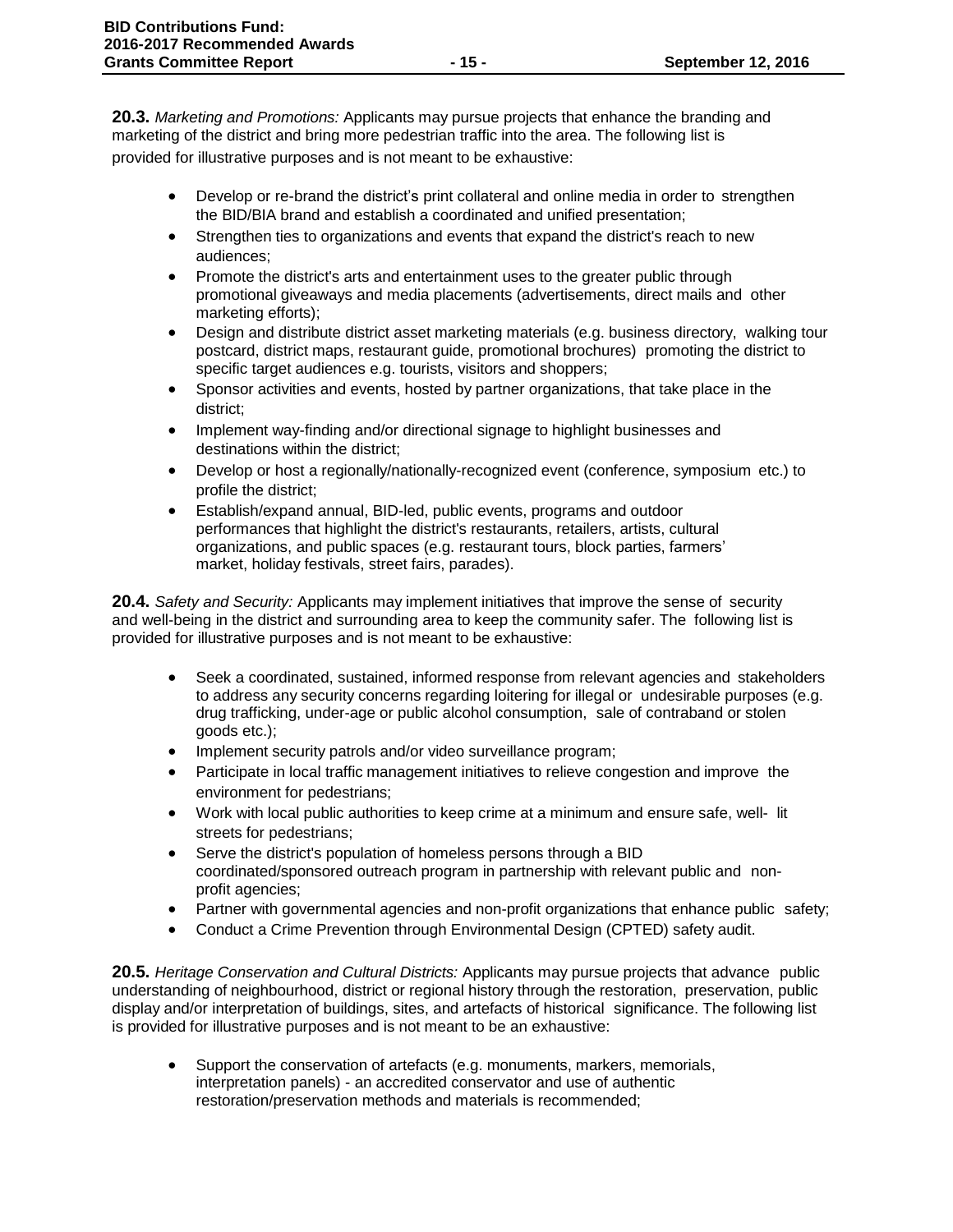- Promote major structural/façade repairs to heritage buildings (e.g. streetscape façade, walls, foundation, roof, windows, exterior doors);
- Commission photography, photo-reproduction, or illustration of historic buildings, sites, landscapes, streetscapes, artefacts, people, and events of neighbourhood significance;
- Produce educational/promotional materials (e.g. book, booklet, walking map, poster, cd, video, film, interpretation panel, exhibition catalogue, interpretive markers etc.). Excludes commercial, for-profit publishing by individuals or commercial interests.
- Develop mobile exhibition, permanent display, or web site to explain the significance of an historic neighbourhood streetscape, building, site, or artefact;
- Development and implementation of a strategy for (re)development of registered heritage properties to facilitate adaptive re-use of underutilized spaces;
- As applicable, facilitate the identification of a locale within the BID's catchment area as heritage district;
- Identify and brand a cultural district for the purpose of creating a distinct destination.

**Note:** The expenditure of public funds on private property is permitted under Section 22 of the Heritage Property Act. Such properties must be municipally registered heritage properties (building or site) pursuant to HRM By-law H-200 or be properties situated within a designated municipal Heritage Conservation District.

**20.6.** *Governance and Membership***:** Applicants can undertake initiatives that build organizational capacity and strengthen their ability to be responsive to constituents. The following list is provided for illustrative purposes and is not meant to be exhaustive:

- Develop a master contact list/database containing data for all commercial property owners and businesses in the district;
- Increase membership outreach and engagement (e.g. project updates, feedback forms, one-on-one meetings, roundtable discussions, Town Hall meetings, speaker series, newsletter, flyers, news and events calendar, etc.);
- Complete district survey of stakeholders to ascertain priorities and perceived association/district strengths and weaknesses;
- Diversify the BIA's revenue streams through sponsorship opportunities (e.g. sponsored trash receptacles on private property, streetlamp banner, map advertising, web site);
- Identify and attain new sources of governmental funding to support district programming;
- Improve the business association's service delivery to district constituents by implementing systems to identify and resolve problems as quickly and efficiently as possible;
- Conduct organizational development to expand the capacity of the BIA (e.g. staff training, strategic planning);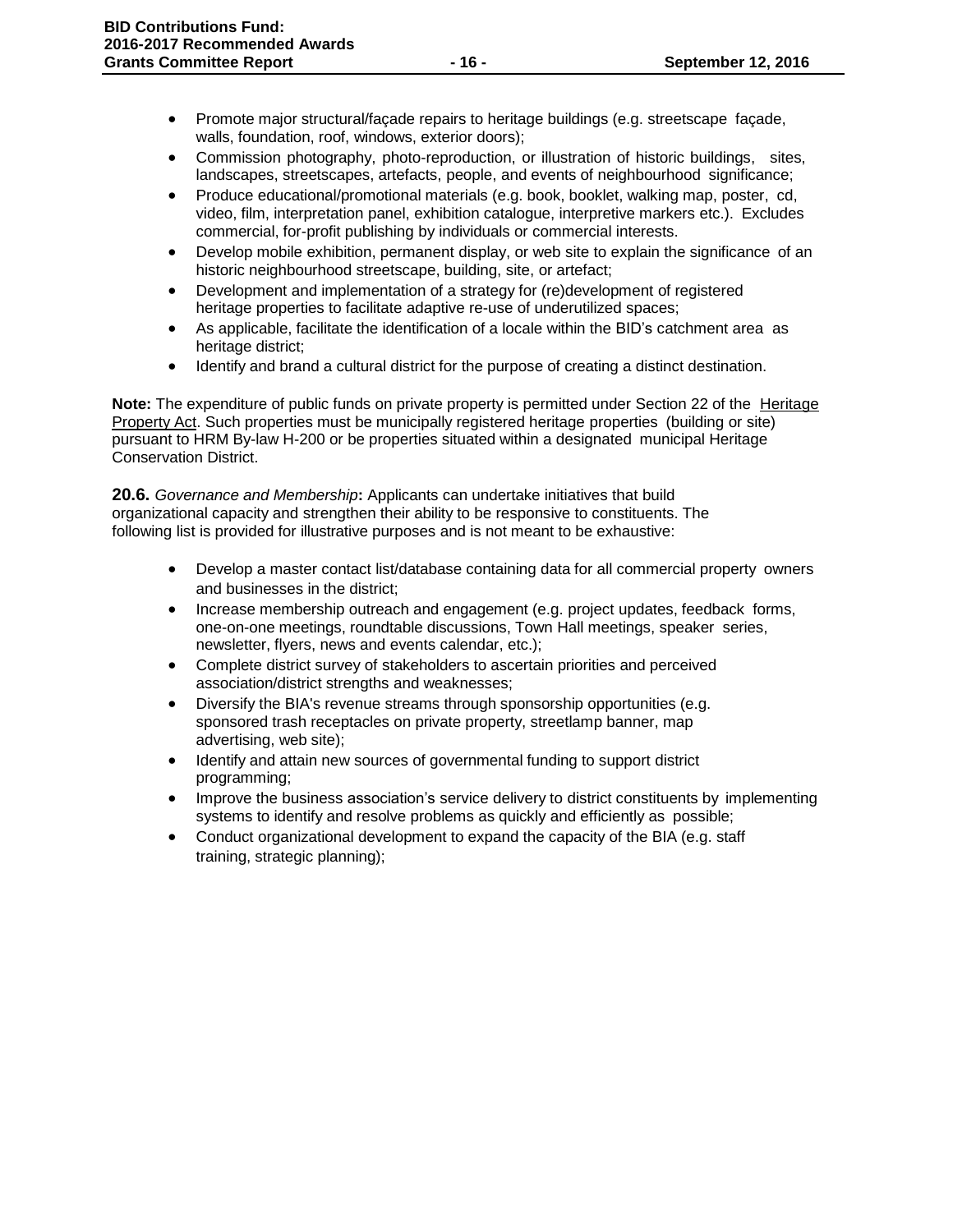Foster board development and board leadership and identify members of the community to serve on management or project committees.

**20.7** *Advocacy:* Applicants may implement initiatives that are designed to provide their constituents with a medium/mechanism for communicating collective concerns and interests to relevant parties and effecting positive change. The following list is provided for illustrative purposes and is not meant to be an exhaustive:

- Assist BID merchants and property owners obtain information regarding nonmunicipal financing to renovate private property (including vacant land);
- Sponsor merchant breakfasts where representatives from government agencies conduct outreach to district constituents;
- Advocate for enhanced/expanded public spaces, including parks, located in the district, to make them more user-friendly and appealing to visitors and locals;
- Encourage members to participate in municipal public hearings, public information meetings, consultations, and surveys;
- Subject to liaising with HRM visioning staff, facilitate visioning sessions with stakeholders regarding the redevelopment of the district or a portion thereof.

**20.8.** *Other and Sundry:* Applicants may undertake initiatives that meet the goals of the *BID Investment Fund* but are not otherwise specified under this policy. Applicants will be expected to articulate the rationale for funding in relation to existing legislation and the Fund's objectives.

# **21. Eligible Expenditures**

The following are examples of eligible expenses. The list is for illustration purposes only. Applicants are advised to contact HRM staff for guidance if their specific requirement is not noted.

- Purchase/rental of specialized equipment or computer software (e.g. database management, inventory control, telecommunications, audio-visual equipment, public address system, portable lights);
- Facility rental;
- Purchase/rental of landscape and maintenance equipment and/or materials for site remediation or beautification;
- Purchase/rental of specialized heavy equipment (e.g. trailer, transmission system);
- Purchase/rental of specialized exhibition or performance equipment (e.g. display unit, portable stage, storage containers, tent);
- *Subject to HRM staff approval in the case of construction on HRM property, construction, purchase and installation of public amenities (e.g. gazebo, outdoor seating, raised beds, observation platform, lighting, fencing, gates, water fountain, bike rack etc.);*
- Interpretation panels or markers;
- Production of educational, self-promotional, marketing, or information materials (including web site development or interactive upgrades);
- Volunteer or membership identification program (excludes personal apparel or uniforms, or awards);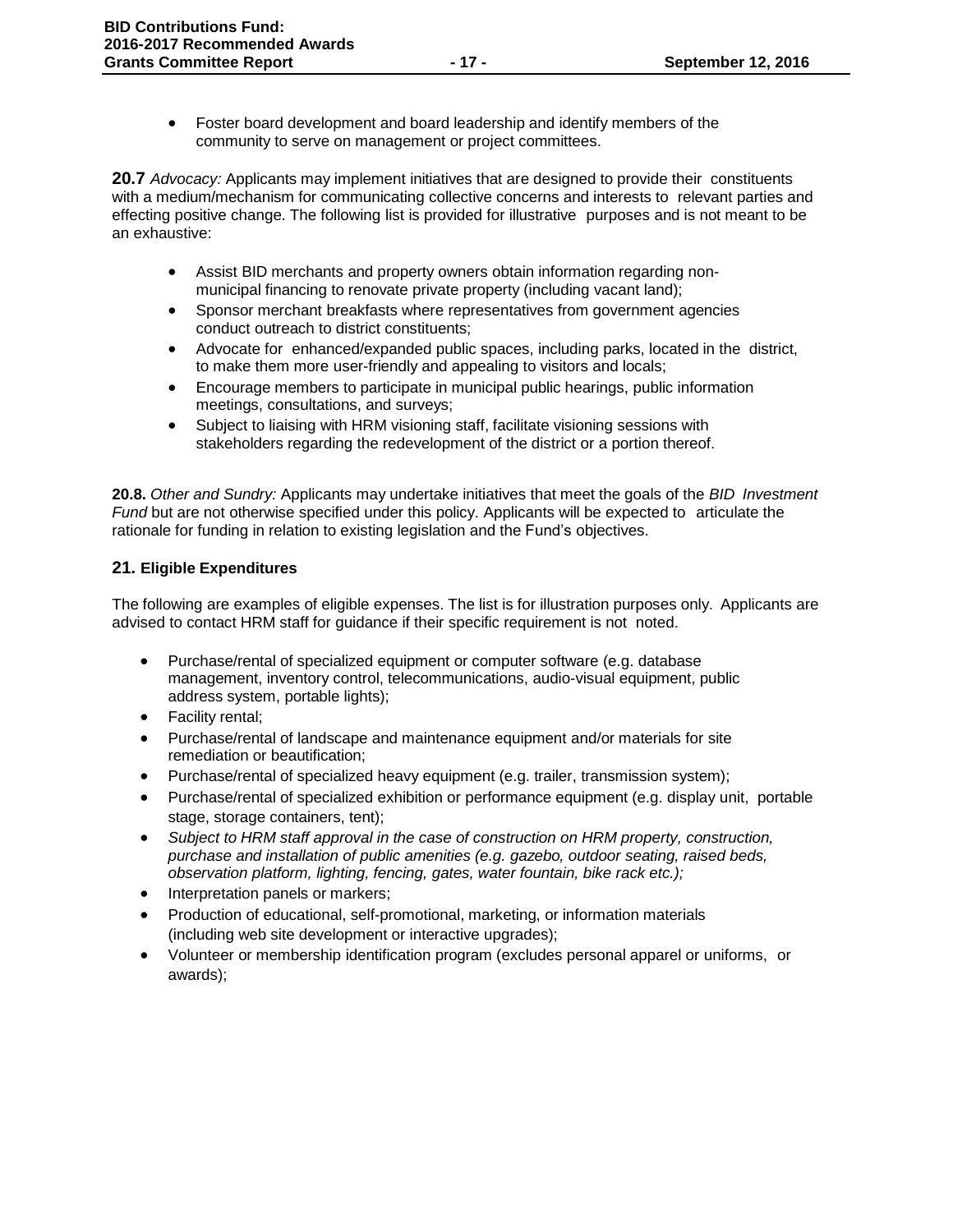Graffiti removal and prevention (e.g. exterior lighting, video monitoring, fencing, specialized equipment).

#### **Professional Fees**

The following are examples of eligible professional expenses. This list is for illustration purposes only. Applicants are advised to contact HRM staff for advice on their specific request:

- Consultant (e.g. feasibility study, market analysis, marketing plan, consumer surveys, program evaluation, program design, policy, organizational review, needs assessment, asset mapping, report, test, drafting);
- Computer programmer (e.g. web site design, database design, information management system);
- Financial consultant (e.g. financial plan, capital plan, debt re-structuring, investment plan).
- Graphic designer, illustrator; photographer; artist or artisan, animator, photographer, signage design and/or fabrication, videographer, recording technician (production of project-specific cd), event design or management;
- Writer or editor (preparation of copy, editor, proofreading), publisher (marketing plan, project management);
- Lawyer (property title search, contract, articles of incorporation excludes litigation);
- Statistician (demographic, trends analysis);
- Architect or landscape architect;
- Engineer (geotechnical/structural, civil, mechanical, electrical);
- Conservator (building or artefact), curator (collections management, exhibit design);
- Environmental engineer (tests for air quality, soil contamination, water course or quality, hazardous materials), energy efficiency auditor, laboratory fees (tests);
- Horticulturalist, arborist, landscape architect;
- Planner (land use, regulations, conceptual design) or surveyor.

# **22. Ineligible Expenses**

**22.1** *Core Operating Assistance:* The program does not provide core operating assistance (i.e. excludes salaries and wages, rent, office supplies, insurance). Project-specific professional fees are eligible. These are fees paid for services that require accreditation or technical knowledge and experience that exceeds the capacity of volunteers or an organization's own staff.

**22.2.** *Gifts or Awards:* The program does not sponsor personal gifts or awards, social events (banquets, receptions), or hospitality.

**22.3.** *Debt Repayment:* Prior losses or cost overruns are ineligible for funding.

**22.4.** *Private Interests:* Projects that accrue wholly, or in large measure, to the benefit of a proportionately small number of private interests are not permitted.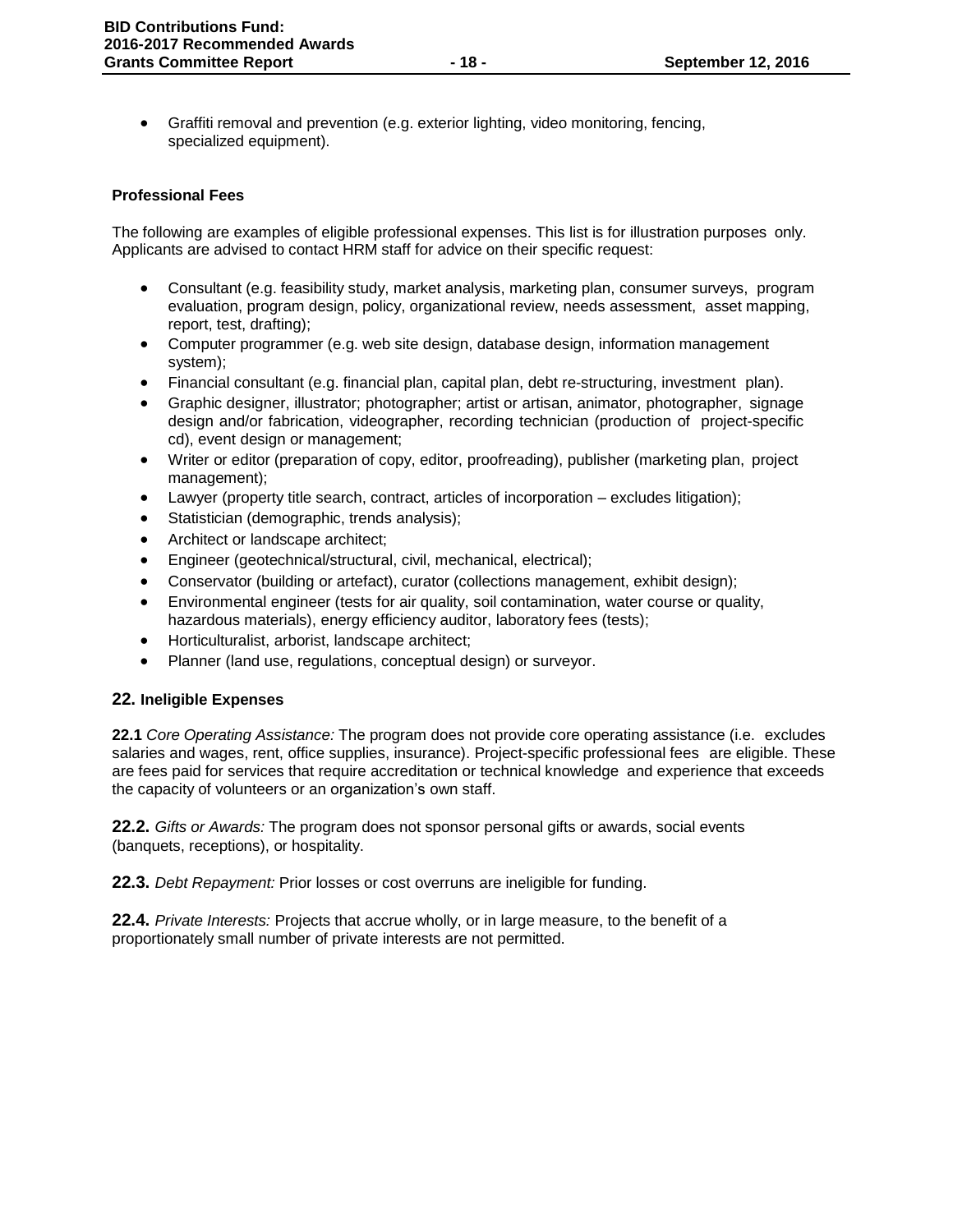**22.5.** *Prepaid Expenses:* Applicants may not prepay expenses (i.e. claim costs incurred in the current fiscal year that relate to goods or services to be delivered or provided in the following fiscal year).

# **23. Repayment of Ineligible Expenses**

Funds disbursed under the auspices of this policy are public monies. HRM is obliged to ensure that funding is applied to approved projects and for eligible expenses. At Regional Council's discretion, any unauthorized or ineligible expenditure may be re-payable.

# **24. Application Review**

HRM staff review applications to confirm eligibility with respect to BID eligibility, permissible expenditures, and matching funds. The applicant's proportional allocation from the Fund is calculated as per the formula set out in subsections 13 and 14.

# **25. Approval Process: Contributions**

A staff report is prepared for the HRM Grants Committee. The committee provides oversight in terms of monitoring adherence to formal policies and procedures. The staff/committee report is then forwarded to Regional Council for approval.

 The HRM Grants Committee is a standing committee of Regional Council and comprises six (6) councilors (one per Community Council) and six (6) members of the public. The HRM Grants Committee may initiate a review of policy and procedures.

# **26. Approval Process: Policy Amendments**

Proposed amendments to the BID Contributions Fund Policy shall be reviewed by HRM and a staff report prepared for the HRM Grants Committee's consideration. The staff/committee report is then sent to the HRM Audit & Finance Committee which provides policy development oversight for municipal grants and contributions programs. The staff/committee report is then forwarded to Regional Council for approval.

 The eight-member HRM Audit & Finance Committee comprises six members of Regional Council (one per Community Council) and two at-large appointments. The HRM Audit & Finance Committee may initiate a review of policy and procedures.

# **27. Freedom of Information (FOIPOP) Disclosure**

The provisions of the Halifax Regional Municipality Charter (2008) shall be followed with respect to freedom of information and the right to privacy (FOIPOP). Funding applicants/recipients are advised that information pertaining to a request for funding may be shared with staff reviewers, HRM committees (including members of the public serving on same), or may be requested by third parties through a formal FOIPOP request. The Municipal Auditor may also request material in the course of a random or nonrandomized financial audit of the *BID Investment Fund* or an internal service review.